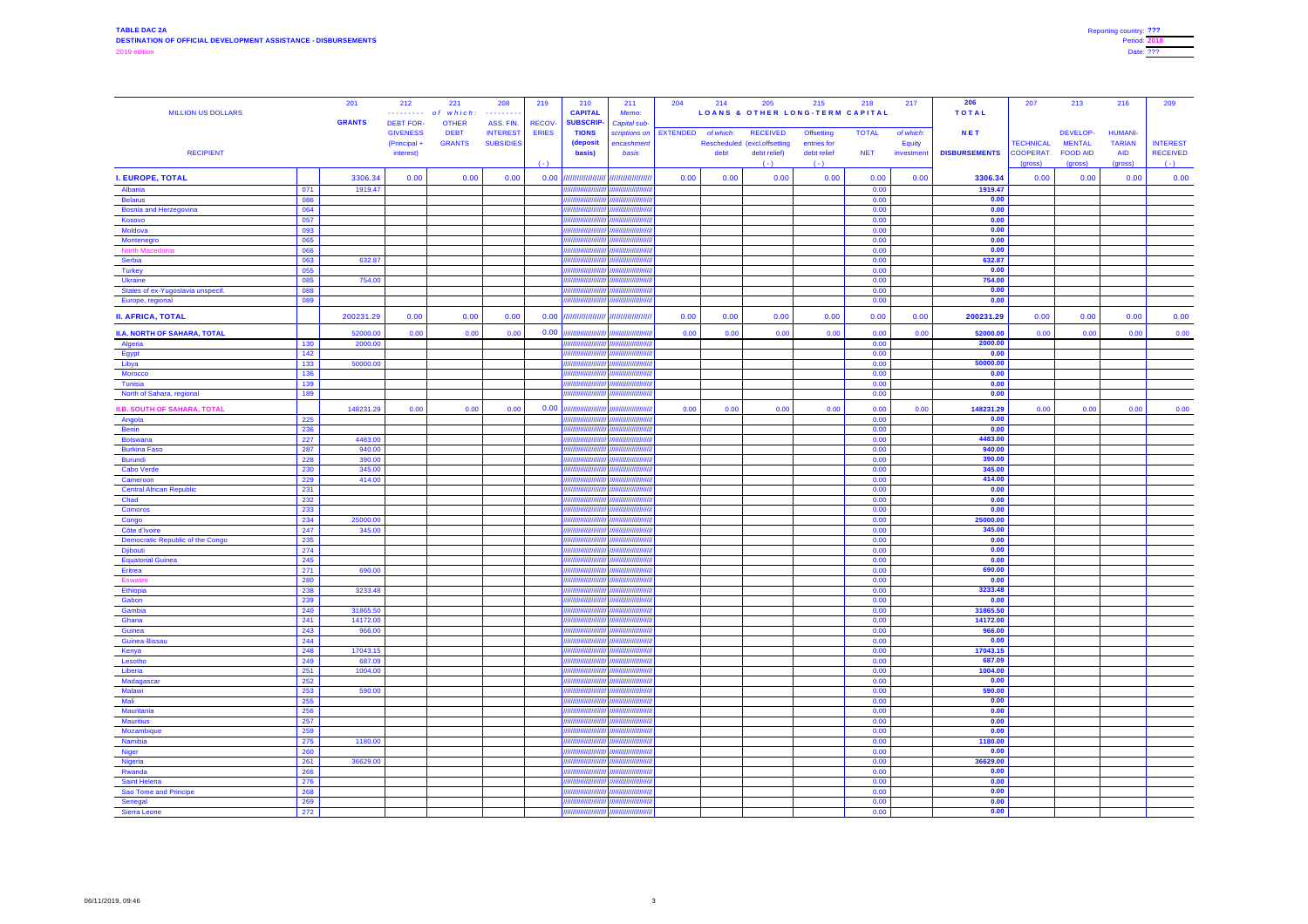| <b>MILLION US DOLLARS</b>                                  |                      | 201<br><b>GRANTS</b> | 212<br>. <b>.</b> .<br><b>DEBT FOR-</b>      | 221<br>$which is the function of the function f$<br>o f<br><b>OTHER</b> | 208<br>. <b>.</b> .<br>ASS. FIN.    | 219<br><b>RECOV-</b> | 210<br><b>CAPITAL</b><br><b>SUBSCRIP-</b> | 211<br>Memo:<br>Capital sub-         | 204             | 214               | 205<br><b>LOANS &amp; OTHER LONG-TERM CAPITAL</b>               | 215                                             | 218                        | 217                                     | 206<br><b>TOTAL</b>                | 207                                 | 213                                          | 216                                           | 209                                |
|------------------------------------------------------------|----------------------|----------------------|----------------------------------------------|-------------------------------------------------------------------------|-------------------------------------|----------------------|-------------------------------------------|--------------------------------------|-----------------|-------------------|-----------------------------------------------------------------|-------------------------------------------------|----------------------------|-----------------------------------------|------------------------------------|-------------------------------------|----------------------------------------------|-----------------------------------------------|------------------------------------|
| <b>RECIPIENT</b>                                           |                      |                      | <b>GIVENESS</b><br>(Principal +<br>interest) | <b>DEBT</b><br><b>GRANTS</b>                                            | <b>INTEREST</b><br><b>SUBSIDIES</b> | <b>ERIES</b>         | <b>TIONS</b><br>(deposit<br><b>basis)</b> | scriptions on<br>encashment<br>basis | <b>EXTENDED</b> | of which:<br>debt | <b>RECEIVED</b><br>Rescheduled (excl.offsetting<br>debt relief) | <b>Offsetting</b><br>entries for<br>debt relief | <b>TOTAL</b><br><b>NET</b> | of which:<br><b>Equity</b><br>investmen | <b>NET</b><br><b>DISBURSEMENTS</b> | <b>TECHNICAL</b><br><b>COOPERAT</b> | DEVELOP-<br><b>MENTAL</b><br><b>FOOD AID</b> | <b>HUMANI-</b><br><b>TARIAN</b><br><b>AID</b> | <b>INTEREST</b><br><b>RECEIVED</b> |
| Somalia                                                    | 273                  |                      |                                              |                                                                         |                                     | $(-)$                | ////////////                              | ///////////////                      |                 |                   | $( - )$                                                         | $(-)$                                           | 0.00                       |                                         | 0.00                               | (gross)                             | (gross)                                      | (gross)                                       | $(-)$                              |
| <b>South Africa</b>                                        | 218                  | 1794.00              |                                              |                                                                         |                                     |                      | /////////////                             | ,,,,,,,,,,,,,,                       |                 |                   |                                                                 |                                                 | 0.00                       |                                         | 1794.00                            |                                     |                                              |                                               |                                    |
| <b>South Sudan</b>                                         | 279                  |                      |                                              |                                                                         |                                     |                      | ,,,,,,,,,,,                               | ,,,,,,,,,,,,,,,                      |                 |                   |                                                                 |                                                 | 0.00                       |                                         | 0.00                               |                                     |                                              |                                               |                                    |
| Sudan<br>Tanzania                                          | 278<br>282           | 592.07               |                                              |                                                                         |                                     |                      | ,,,,,,,,,,,,                              | ,,,,,,,,,,,,<br>/////////////        |                 |                   |                                                                 |                                                 | 0.00 <br>0.00              |                                         | 0.00<br>592.07                     |                                     |                                              |                                               |                                    |
| Togo                                                       | 283                  | 690.00               |                                              |                                                                         |                                     |                      | 777777777                                 | ,,,,,,,,,,,,,,,,,                    |                 |                   |                                                                 |                                                 | 0.00                       |                                         | 690.00                             |                                     |                                              |                                               |                                    |
| Uganda                                                     | 285                  |                      |                                              |                                                                         |                                     |                      | 7777777777                                | ,,,,,,,,,,,,,,,,,                    |                 |                   |                                                                 |                                                 | 0.00                       |                                         | 0.00                               |                                     |                                              |                                               |                                    |
| Zambia                                                     | 288                  | 828.00               |                                              |                                                                         |                                     |                      | ,,,,,,,,,,,,                              | ,,,,,,,,,,,,                         |                 |                   |                                                                 |                                                 | 0.00                       |                                         | 828.00<br>4350.00                  |                                     |                                              |                                               |                                    |
| Zimbabwe<br>South of Sahara, regional                      | 265<br>289           | 4350.00              |                                              |                                                                         |                                     |                      | 7777777777<br>777777777                   | ////////////                         |                 |                   |                                                                 |                                                 | 0.00<br>0.00               |                                         | 0.00                               |                                     |                                              |                                               |                                    |
| <b>II.C. AFRICA, REGIONAL</b>                              | 298                  |                      |                                              |                                                                         |                                     |                      | 77777777                                  | ,,,,,,,,,,,,,,                       |                 |                   |                                                                 |                                                 | 0.00                       |                                         | 0.00                               |                                     |                                              |                                               |                                    |
| <b>III. AMERICA, TOTAL</b>                                 |                      | 17166.87             | 0.00                                         | 0.00                                                                    | 0.00                                | 0.00                 |                                           |                                      | 0.00            | 0.00              | 0.00                                                            | 0.00                                            | 0.00                       | 0.00                                    | 17166.87                           | 0.00                                | 0.00                                         | 0.00                                          | 0.00                               |
| <b>III.A. NORTH &amp; CENTRAL, TOTAL</b>                   |                      | 13054.04             | 0.00                                         | 0.00                                                                    | 0.00                                | 0.00                 |                                           | ,,,,,,,,,,,,                         | 0.00            | 0.00              | 0.00                                                            | 0.00                                            | 0.00                       | 0.00                                    | 13054.04                           | 0.00                                | 0.00                                         | 0.00                                          | 0.00                               |
| <b>Antigua and Barbuda</b><br><b>Belize</b>                | 377                  | 695.00               |                                              |                                                                         |                                     |                      |                                           | ,,,,,,,,,,,,,,,,<br>,,,,,,,,,,,,,,,  |                 |                   |                                                                 |                                                 | 0.00<br>0.00               |                                         | 0.00<br>695.00                     |                                     |                                              |                                               |                                    |
| <b>Costa Rica</b>                                          | 352<br>336           |                      |                                              |                                                                         |                                     |                      |                                           | ///////////////                      |                 |                   |                                                                 |                                                 | 0.00                       |                                         | 0.00                               |                                     |                                              |                                               |                                    |
| Cuba                                                       | 338                  |                      |                                              |                                                                         |                                     |                      |                                           |                                      |                 |                   |                                                                 |                                                 | 0.00                       |                                         | 0.00                               |                                     |                                              |                                               |                                    |
| <b>Dominica</b>                                            | 378                  |                      |                                              |                                                                         |                                     |                      | 77777777777                               | ,,,,,,,,,,,,                         |                 |                   |                                                                 |                                                 | 0.00                       |                                         | 0.00                               |                                     |                                              |                                               |                                    |
| <b>Dominican Republic</b><br><b>El Salvador</b>            | 340<br>342           | 276.00<br>172.50     |                                              |                                                                         |                                     |                      | 7777777777                                |                                      |                 |                   |                                                                 |                                                 | 0.00<br>0.00               |                                         | 276.00<br>172.50                   |                                     |                                              |                                               |                                    |
| Grenada                                                    | 381                  |                      |                                              |                                                                         |                                     |                      |                                           | ,,,,,,,,,,,,,                        |                 |                   |                                                                 |                                                 | 0.00                       |                                         | 0.00                               |                                     |                                              |                                               |                                    |
| Guatemala                                                  | 347                  | 3252.54              |                                              |                                                                         |                                     |                      |                                           | 11111111111'                         |                 |                   |                                                                 |                                                 | 0.00                       |                                         | 3252.54                            |                                     |                                              |                                               |                                    |
| Haiti<br>Honduras                                          | 349<br>351           | 414.00               |                                              |                                                                         |                                     |                      | 7777777777                                | ասարութ                              |                 |                   |                                                                 |                                                 | 0.00<br>0.00               |                                         | 414.00<br>0.00                     |                                     |                                              |                                               |                                    |
| Jamaica                                                    | 354                  | 1380.00              |                                              |                                                                         |                                     |                      | ,,,,,,,,,,                                | ,,,,,,,,,,,                          |                 |                   |                                                                 |                                                 | 0.00                       |                                         | 1380.00                            |                                     |                                              |                                               |                                    |
| <b>Mexico</b>                                              | 358                  | 3207.00              |                                              |                                                                         |                                     |                      |                                           | ,,,,,,,,,,,,,                        |                 |                   |                                                                 |                                                 | 0.00                       |                                         | 3207.00                            |                                     |                                              |                                               |                                    |
| <b>Montserrat</b>                                          | 385                  |                      |                                              |                                                                         |                                     |                      |                                           | <i><b>HHHHHH</b></i>                 |                 |                   |                                                                 |                                                 | 0.00                       |                                         | 0.00                               |                                     |                                              |                                               |                                    |
| Nicaragua<br>Panama                                        | 364<br>366           | 207.00               |                                              |                                                                         |                                     |                      | 777777777                                 | ,,,,,,,,,,,,,,,,<br>amminge          |                 |                   |                                                                 |                                                 | 0.00<br>0.00               |                                         | 0.00<br>207.00                     |                                     |                                              |                                               |                                    |
| <b>Saint Lucia</b>                                         | 383                  | 2070.00              |                                              |                                                                         |                                     |                      | 7777777777                                | . <i></i>                            |                 |                   |                                                                 |                                                 | 0.00                       |                                         | 2070.00                            |                                     |                                              |                                               |                                    |
| <b>Saint Vincent and the Grenadines</b>                    | 384                  | 1380.00              |                                              |                                                                         |                                     |                      | ,,,,,,,,,,,                               |                                      |                 |                   |                                                                 |                                                 | 0.00                       |                                         | 1380.00                            |                                     |                                              |                                               |                                    |
| <b>West Indies, Regional</b><br>N. & C. America, Regional  | 380<br>389           |                      |                                              |                                                                         |                                     |                      |                                           | ,,,,,,,,,,<br>//////////////         |                 |                   |                                                                 |                                                 | 0.00<br>0.00               |                                         | 0.00<br>0.00                       |                                     |                                              |                                               |                                    |
| <b>III.B. SOUTH, TOTAL</b>                                 | 425                  | 4112.83              | 0.00                                         | 0.00                                                                    | 0.00                                | 0.00                 | //////////                                | ///////////////<br>////////////////  | 0.00            | 0.00              | 0.00                                                            | 0.00                                            | 0.00<br>0.00               | 0.00                                    | 4112.83<br>0.00                    | 0.00                                | 0.00                                         | 0.00                                          | 0.00                               |
| Argentina<br><b>Bolivia</b>                                | 428                  |                      |                                              |                                                                         |                                     |                      | 777777777                                 | amiililiin                           |                 |                   |                                                                 |                                                 | 0.00                       |                                         | 0.00                               |                                     |                                              |                                               |                                    |
| <b>Brazil</b>                                              | 431                  | 1731.08              |                                              |                                                                         |                                     |                      | ,,,,,,,,,,,                               | ,,,,,,,,,,,                          |                 |                   |                                                                 |                                                 | 0.00                       |                                         | 1731.08                            |                                     |                                              |                                               |                                    |
| Colombia                                                   | 437                  | 345.00               |                                              |                                                                         |                                     |                      | 77777777                                  | ,,,,,,,,,<br>,,,,,,,,,,,             |                 |                   |                                                                 |                                                 | 0.00                       |                                         | 345.00                             |                                     |                                              |                                               |                                    |
| Ecuador<br>Guyana                                          | 440<br>446           | 690.00<br>276.00     |                                              |                                                                         |                                     |                      |                                           | ,,,,,,,,,,,                          |                 |                   |                                                                 |                                                 | 0.00<br>0.00               |                                         | 690.00<br>276.00                   |                                     |                                              |                                               |                                    |
| Paraguay                                                   | 451                  |                      |                                              |                                                                         |                                     |                      |                                           | анниција                             |                 |                   |                                                                 |                                                 | 0.00                       |                                         | 0.00                               |                                     |                                              |                                               |                                    |
| Peru                                                       | 454                  | 380.75               |                                              |                                                                         |                                     |                      |                                           |                                      |                 |                   |                                                                 |                                                 | 0.00                       |                                         | 380.75                             |                                     |                                              |                                               |                                    |
| <b>Suriname</b><br>Venezuela                               | 457<br>463           | 690.00               |                                              |                                                                         |                                     |                      |                                           |                                      |                 |                   |                                                                 |                                                 | 0.00<br>0.00               |                                         | 0.00<br>690.00                     |                                     |                                              |                                               |                                    |
| South America, regional                                    | 489                  |                      |                                              |                                                                         |                                     |                      |                                           | ,,,,,,,,,,,,                         |                 |                   |                                                                 |                                                 | 0.00                       |                                         | 0.00                               |                                     |                                              |                                               |                                    |
| <b>III.C. AMERICA, REGIONAL</b>                            | 498                  |                      |                                              |                                                                         |                                     |                      | ,,,,,,,,,,,,                              | ,,,,,,,,,,,,,                        |                 |                   |                                                                 |                                                 | 0.00                       |                                         | 0.00                               |                                     |                                              |                                               |                                    |
| <b>IV. ASIA, TOTAL</b>                                     |                      | 248647.36            | 0.00                                         | 0.00                                                                    | 0.00                                | 0.00                 |                                           |                                      | 0.00            | 0.00              | 0.00                                                            | 0.00                                            | 0.00                       | 0.00                                    | 248647.36                          | 0.00                                | 0.00                                         | 0.00                                          | 0.00                               |
| <b>IV.A. MIDDLE EAST, TOTAL</b><br>Iran                    | 540                  | 160641.59            | 0.00                                         | 0.00                                                                    | 0.00                                | 0.00                 |                                           | ,,,,,,,,,,,,                         | 0.00            | 0.00              | 0.00                                                            | 0.00                                            | 0.00<br>0.00               | 0.00                                    | 160641.59<br>0.00                  | 0.00                                | 0.00                                         | 0.00                                          | 0.00                               |
| Iraq                                                       | 543                  | 30000.00             |                                              |                                                                         |                                     |                      |                                           | 1111111111'                          |                 |                   |                                                                 |                                                 | 0.00                       |                                         | 30000.00                           |                                     |                                              |                                               |                                    |
| Jordan<br>Lebanon                                          | 549<br>555           | 207.00<br>434.59     |                                              |                                                                         |                                     |                      |                                           | ,,,,,,,,,,,,,,                       |                 |                   |                                                                 |                                                 | 0.00<br>0.00               |                                         | 207.00<br>434.59                   |                                     |                                              |                                               |                                    |
| <b>Syrian Arab Republic</b>                                | 573                  | 100000.00            |                                              |                                                                         |                                     |                      |                                           | <i><b>HIIIIIIIIIIII</b></i>          |                 |                   |                                                                 |                                                 | 0.00                       |                                         | 100000.00                          |                                     |                                              |                                               |                                    |
| <b>West Bank and Gaza Strip</b>                            | 550                  |                      |                                              |                                                                         |                                     |                      | ,,,,,,,,,,,                               | ammmm                                |                 |                   |                                                                 |                                                 | 0.00                       |                                         | 0.00                               |                                     |                                              |                                               |                                    |
| Yemen<br><b>Middle East, regional</b>                      | 580<br>589           | 30000.00             |                                              |                                                                         |                                     |                      | ,,,,,,,,,,,<br>77777777                   | ,,,,,,,,,,,,,,                       |                 |                   |                                                                 |                                                 | 0.00<br> 0.00              |                                         | 30000.00<br>0.00                   |                                     |                                              |                                               |                                    |
|                                                            |                      |                      |                                              |                                                                         |                                     |                      |                                           |                                      |                 |                   |                                                                 |                                                 |                            |                                         |                                    |                                     |                                              |                                               |                                    |
| <b>IV.B. SOUTH &amp; CENTR. ASIA, TOTAL</b><br>Afghanistan | 625                  | 33680.12             | 0.00                                         | 0.00                                                                    | 0.00                                | 0.00                 |                                           | ,,,,,,,,,,,,,,                       | 0.00            | 0.00              | 0.00                                                            | 0.00                                            | 0.00<br>0.00               | 0.00                                    | 33680.12<br>0.00                   | 0.00                                | 0.00                                         | 0.00                                          | 0.00                               |
| Armenia                                                    | 610                  |                      |                                              |                                                                         |                                     |                      |                                           | //////////////                       |                 |                   |                                                                 |                                                 | 0.00                       |                                         | 0.00                               |                                     |                                              |                                               |                                    |
| Azerbaijan                                                 | 611                  |                      |                                              |                                                                         |                                     |                      |                                           | ,,,,,,,,,,,,,,,                      |                 |                   |                                                                 |                                                 | 0.00                       |                                         | 0.00                               |                                     |                                              |                                               |                                    |
| <b>Bangladesh</b><br><b>Bhutan</b>                         | 666<br>630           |                      |                                              |                                                                         |                                     |                      | 777777777                                 | //////////////                       |                 |                   |                                                                 |                                                 | 0.00<br>0.00               |                                         | 0.00<br>0.00                       |                                     |                                              |                                               |                                    |
| Georgia                                                    | 612                  |                      |                                              |                                                                         |                                     |                      | ,,,,,,,,,,,,                              | /////////////                        |                 |                   |                                                                 |                                                 | 0.00                       |                                         | 0.00                               |                                     |                                              |                                               |                                    |
| India                                                      | 645                  | 5120.25              |                                              |                                                                         |                                     |                      |                                           | ,,,,,,,,,,,                          |                 |                   |                                                                 |                                                 | 0.00                       |                                         | 5120.25                            |                                     |                                              |                                               |                                    |
| Kazakhstan                                                 | 613<br>$\sim$ $\sim$ |                      |                                              |                                                                         |                                     |                      |                                           | ,,,,,,,,,,,,,                        |                 |                   |                                                                 |                                                 | 0.00                       |                                         | 0.00<br>0.00                       |                                     |                                              |                                               |                                    |
| Kyrgyzstan<br><b>Maldives</b>                              | 614<br>655           | 1380.00              |                                              |                                                                         |                                     |                      |                                           | ammining                             |                 |                   |                                                                 |                                                 | 0.00<br>0.00               |                                         | 1380.00                            |                                     |                                              |                                               |                                    |
|                                                            |                      |                      |                                              |                                                                         |                                     |                      |                                           |                                      |                 |                   |                                                                 |                                                 |                            |                                         |                                    |                                     |                                              |                                               |                                    |

| Reporting country: ??? |  |
|------------------------|--|
| <b>Period: 2018</b>    |  |
| Date: ???              |  |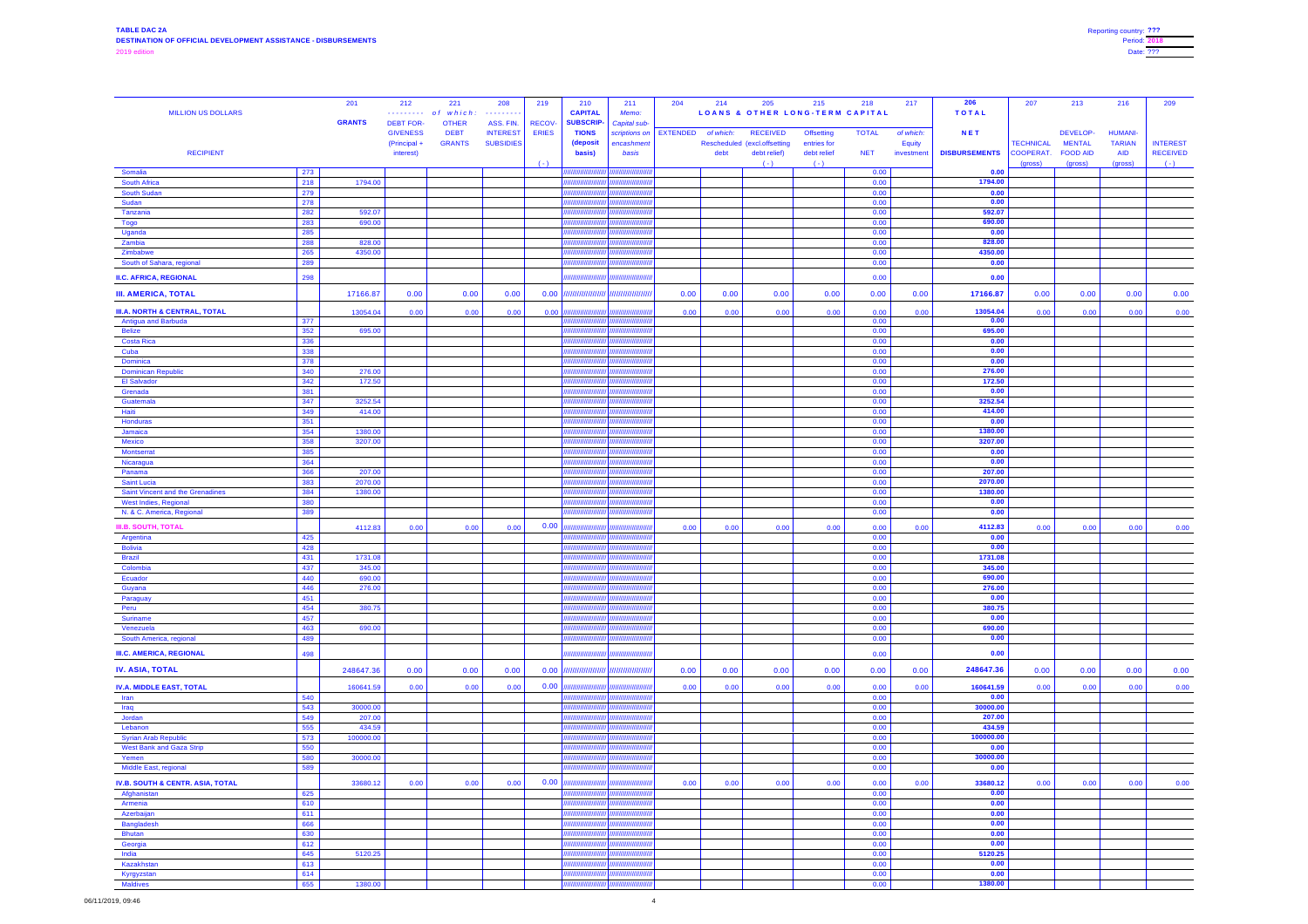| <b>MILLION US DOLLARS</b>                    |            | 201               | 212<br>. <b>.</b> . | 221<br>which<br>o f | 208<br>.         | 219           | 210<br><b>CAPITAL</b>                | 211<br>Memo:  | 204             | 214       | 205                          | 215<br><b>LOANS &amp; OTHER LONG-TERM CAPITAL</b> | 218          | 217           | 206<br><b>TOTAL</b>  | 207              | 213             | 216            | 209             |
|----------------------------------------------|------------|-------------------|---------------------|---------------------|------------------|---------------|--------------------------------------|---------------|-----------------|-----------|------------------------------|---------------------------------------------------|--------------|---------------|----------------------|------------------|-----------------|----------------|-----------------|
|                                              |            | <b>GRANTS</b>     | <b>DEBT FOR-</b>    | <b>OTHER</b>        | ASS. FIN.        | <b>RECOV-</b> | <b>SUBSCRIP-</b>                     | Capital sub-  |                 |           |                              |                                                   |              |               |                      |                  |                 |                |                 |
|                                              |            |                   | <b>GIVENESS</b>     | <b>DEBT</b>         | <b>INTEREST</b>  | <b>ERIES</b>  | <b>TIONS</b>                         | scriptions on | <b>EXTENDED</b> | of which: | <b>RECEIVED</b>              | <b>Offsetting</b>                                 | <b>TOTAL</b> | of which:     | <b>NET</b>           |                  | DEVELOP-        | <b>HUMANI-</b> |                 |
|                                              |            |                   | (Principal +        | <b>GRANTS</b>       | <b>SUBSIDIES</b> |               | (deposit                             | encashment    |                 |           | Rescheduled (excl.offsetting | entries for                                       |              | <b>Equity</b> |                      | <b>TECHNICAL</b> | <b>MENTAL</b>   | <b>TARIAN</b>  | <b>INTEREST</b> |
| <b>RECIPIENT</b>                             |            |                   | interest)           |                     |                  |               | basis)                               | basis         |                 | debt      | debt relief)                 | debt relief                                       | <b>NET</b>   | investmen     | <b>DISBURSEMENTS</b> | <b>COOPERAT</b>  | <b>FOOD AID</b> | <b>AID</b>     | <b>RECEIVED</b> |
|                                              |            |                   |                     |                     |                  | $(-)$         |                                      | ,,,,,,,       |                 |           | $(-)$                        | $(-)$                                             |              |               |                      | (gross)          | (gross)         | (gross)        | $(-)$           |
| <b>Myanmar</b>                               | 635<br>660 | 25000.00          |                     |                     |                  |               | //////////////<br>,,,,,,,,,,,,,,,,,, |               |                 |           |                              |                                                   | 0.00<br>0.00 |               | 25000.00<br>0.00     |                  |                 |                |                 |
| <b>Nepal</b>                                 |            |                   |                     |                     |                  |               | ,,,,,,,,,,,,,,,,,,,                  |               |                 |           |                              |                                                   |              |               | 1789.87              |                  |                 |                |                 |
| Pakistan                                     | 665<br>640 | 1789.87<br>390.00 |                     |                     |                  |               | //////////////////                   |               |                 |           |                              |                                                   | 0.00<br>0.00 |               | 390.00               |                  |                 |                |                 |
| Sri Lanka<br>Tajikistan                      | 615        |                   |                     |                     |                  |               | /////////////                        | ,,,,,,,,,,    |                 |           |                              |                                                   | 0.00         |               | 0.00                 |                  |                 |                |                 |
| Turkmenistan                                 | 616        |                   |                     |                     |                  |               | 7777777777777                        | 1111111111    |                 |           |                              |                                                   | 0.00         |               | 0.00                 |                  |                 |                |                 |
| Uzbekistan                                   | 617        |                   |                     |                     |                  |               | 77777777777777                       | ,,,,,,,,,,,   |                 |           |                              |                                                   | 0.00         |               | 0.00                 |                  |                 |                |                 |
| <b>Central Asia, regional</b>                | 619        |                   |                     |                     |                  |               |                                      |               |                 |           |                              |                                                   | 0.00         |               | 0.00                 |                  |                 |                |                 |
|                                              | 679        |                   |                     |                     |                  |               |                                      | ,,,,,,,       |                 |           |                              |                                                   | 0.00         |               | 0.00                 |                  |                 |                |                 |
| South Asia, regional                         | 689        |                   |                     |                     |                  |               | /////////////////////                | ,,,,,,,,,,    |                 |           |                              |                                                   | 0.00         |               | 0.00                 |                  |                 |                |                 |
| South & Central Asia, regional               |            |                   |                     |                     |                  |               |                                      |               |                 |           |                              |                                                   |              |               |                      |                  |                 |                |                 |
| <b>IV.C. FAR EAST, TOTAL</b>                 |            | 54325.65          | 0.00                | 0.00                | 0.00             | 0.00          | ,,,,,,,,,,,,,,,                      |               | 0.00            | 0.00      | 0.00                         | 0.00                                              | 0.00         | 0.00          | 54325.65             | 0.00             | 0.00            | 0.00           | 0.00            |
| Cambodia                                     | 728        | 12078.01          |                     |                     |                  |               | ////////////////                     |               |                 |           |                              |                                                   | 0.00         |               | 12078.01             |                  |                 |                |                 |
| China (People's Republic of)                 | 730        |                   |                     |                     |                  |               | ,,,,,,,,,,,,                         |               |                 |           |                              |                                                   | 0.00         |               | 0.00                 |                  |                 |                |                 |
| <b>Democratic People's Republic of Korea</b> | 740        |                   |                     |                     |                  |               | ,,,,,,,,,,,,                         | ,,,,,,,,,,,   |                 |           |                              |                                                   | 0.00         |               | 0.00                 |                  |                 |                |                 |
| Indonesia                                    | 738        | 34000.00          |                     |                     |                  |               | ,,,,,,,,,,,,,,,,                     | ,,,,,,,,,     |                 |           |                              |                                                   | 0.00         |               | 34000.00             |                  |                 |                |                 |
| Lao People's Democratic Republic             | 745        | 790.00            |                     |                     |                  |               | //////////////////                   | /////////     |                 |           |                              |                                                   | 0.00         |               | 790.00               |                  |                 |                |                 |
| <b>Malaysia</b>                              | 751        |                   |                     |                     |                  |               | //////////////////                   | ,,,,,,,,,     |                 |           |                              |                                                   | 0.00         |               | 0.00                 |                  |                 |                |                 |
| Mongolia                                     | 753        |                   |                     |                     |                  |               |                                      |               |                 |           |                              |                                                   | 0.00         |               | 0.00                 |                  |                 |                |                 |
| Philippines                                  | 755        | 7457.64           |                     |                     |                  |               |                                      |               |                 |           |                              |                                                   | 0.00         |               | 7457.64              |                  |                 |                |                 |
| <b>Thailand</b>                              | 764        |                   |                     |                     |                  |               | //////////////                       |               |                 |           |                              |                                                   | 0.00         |               | 0.00                 |                  |                 |                |                 |
| Timor-Leste                                  | 765        |                   |                     |                     |                  |               | ,,,,,,,,,,,,,,,,                     | ,,,,,,,,,,,,  |                 |           |                              |                                                   | 0.00         |               | 0.00                 |                  |                 |                |                 |
| <b>Viet Nam</b>                              | 769        |                   |                     |                     |                  |               |                                      | ,,,,,,,,      |                 |           |                              |                                                   | 0.00         |               | 0.00                 |                  |                 |                |                 |
| <b>Far East Asia, regional</b>               | 789        |                   |                     |                     |                  |               |                                      |               |                 |           |                              |                                                   | 0.00         |               | 0.00                 |                  |                 |                |                 |
| IV.D. ASIA, regional                         | 798        |                   |                     |                     |                  |               | ,,,,,,,,,,,,,,,,,,,,,,               | ,,,,,,,,,     |                 |           |                              |                                                   | 0.00         |               | 0.00                 |                  |                 |                |                 |
| <b>V. OCEANIA, TOTAL</b>                     |            | 1668.00           | 0.00                | 0.00                | 0.00             | $0.00$ //     |                                      |               | 0.00            | 0.00      | 0.00                         | 0.00                                              | 0.00         | 0.00          | 1668.00              | 0.00             | 0.00            | 0.00           | 0.00            |
| <b>Cook Islands</b>                          | 831        |                   |                     |                     |                  |               | //////////////////                   | ,,,,,,,,,     |                 |           |                              |                                                   | 0.00         |               | 0.00                 |                  |                 |                |                 |
| Fig.                                         | 832        |                   |                     |                     |                  |               | ,,,,,,,,,,,,,,,,,,,                  |               |                 |           |                              |                                                   | 0.00         |               | 0.00                 |                  |                 |                |                 |
| Kiribati                                     | 836        | 828.00            |                     |                     |                  |               |                                      | ,,,,,,,,      |                 |           |                              |                                                   | 0.00         |               | 828.00               |                  |                 |                |                 |
| <b>Marshall Islands</b>                      | 859        |                   |                     |                     |                  |               | /////////////////                    |               |                 |           |                              |                                                   | 0.00         |               | 0.00                 |                  |                 |                |                 |
| Micronesia                                   | 860        |                   |                     |                     |                  |               | ,,,,,,,,,,,,,,,,,                    | ,,,,,,,,,,    |                 |           |                              |                                                   | 0.00         |               | 0.00                 |                  |                 |                |                 |
| <b>Nauru</b>                                 | 845        |                   |                     |                     |                  |               | ,,,,,,,,,,,,,,,,,                    | ,,,,,,,,,,    |                 |           |                              |                                                   | 0.00         |               | 0.00                 |                  |                 |                |                 |
| <b>Niue</b>                                  | 856        |                   |                     |                     |                  |               | ,,,,,,,,,,,,,,,,,,                   | ,,,,,,,,      |                 |           |                              |                                                   | 0.00         |               | 0.00                 |                  |                 |                |                 |
| Palau                                        | 861        |                   |                     |                     |                  |               |                                      |               |                 |           |                              |                                                   | 0.00         |               | 0.00                 |                  |                 |                |                 |
| <b>Papua New Guinea</b>                      | 862        | 840.00            |                     |                     |                  |               | /////////////////                    |               |                 |           |                              |                                                   | 0.00         |               | 840.00               |                  |                 |                |                 |
| Samoa                                        | 880        |                   |                     |                     |                  |               |                                      | ,,,,,,,,,     |                 |           |                              |                                                   | 0.00         |               | 0.00                 |                  |                 |                |                 |
| <b>Solomon Islands</b>                       | 866        |                   |                     |                     |                  |               | /////////////                        |               |                 |           |                              |                                                   | 0.00         |               | 0.00                 |                  |                 |                |                 |
| <b>Tokelau</b>                               | 868        |                   |                     |                     |                  |               | //////////////                       |               |                 |           |                              |                                                   | 0.00         |               | 0.00                 |                  |                 |                |                 |
| <b>Tonga</b>                                 | 870        |                   |                     |                     |                  |               | ,,,,,,,,,,,,,,,,                     |               |                 |           |                              |                                                   | 0.00         |               | 0.00                 |                  |                 |                |                 |
| Tuvalu                                       | 872        |                   |                     |                     |                  |               | //////////////////                   | ,,,,,,,,,     |                 |           |                              |                                                   | 0.00         |               | 0.00                 |                  |                 |                |                 |
| Vanuatu                                      | 854        |                   |                     |                     |                  |               | /////////////////                    |               |                 |           |                              |                                                   | 0.00         |               | 0.00                 |                  |                 |                |                 |
| <b>Wallis and Futuna</b>                     | 876        |                   |                     |                     |                  |               | ,,,,,,,,,,,,,,,,,,,                  | ,,,,,,,,,     |                 |           |                              |                                                   | 0.00         |               | 0.00                 |                  |                 |                |                 |
| Oceania, regional                            | 889        |                   |                     |                     |                  |               | ,,,,,,,,,,,,,,,,,                    |               |                 |           |                              |                                                   | 0.00         |               | 0.00                 |                  |                 |                |                 |
| <b>VI. DEVELOPING COUNTRIES UNSP.</b>        | 998        | 16607360.73       |                     |                     |                  |               |                                      |               |                 |           |                              |                                                   | 0.00         |               | 16607360.73          |                  |                 |                |                 |
| <b>VII. BILATERAL, TOTAL</b>                 | 1000       | 17078380.59       | 0.00                | 0.00                | 0.00             | 0.00          |                                      |               | 0.00            | 0.00      | 0.00                         | 0.00                                              | 0.00         | 0.00          | 17078380.59          | 0.00             | 0.00            | 0.00           | 0.00            |
|                                              |            |                   |                     |                     |                  |               |                                      |               |                 |           |                              |                                                   |              |               |                      |                  |                 |                |                 |

| Reporting country: ??? |  |
|------------------------|--|
| <b>Period: 2018</b>    |  |
| Date: ???              |  |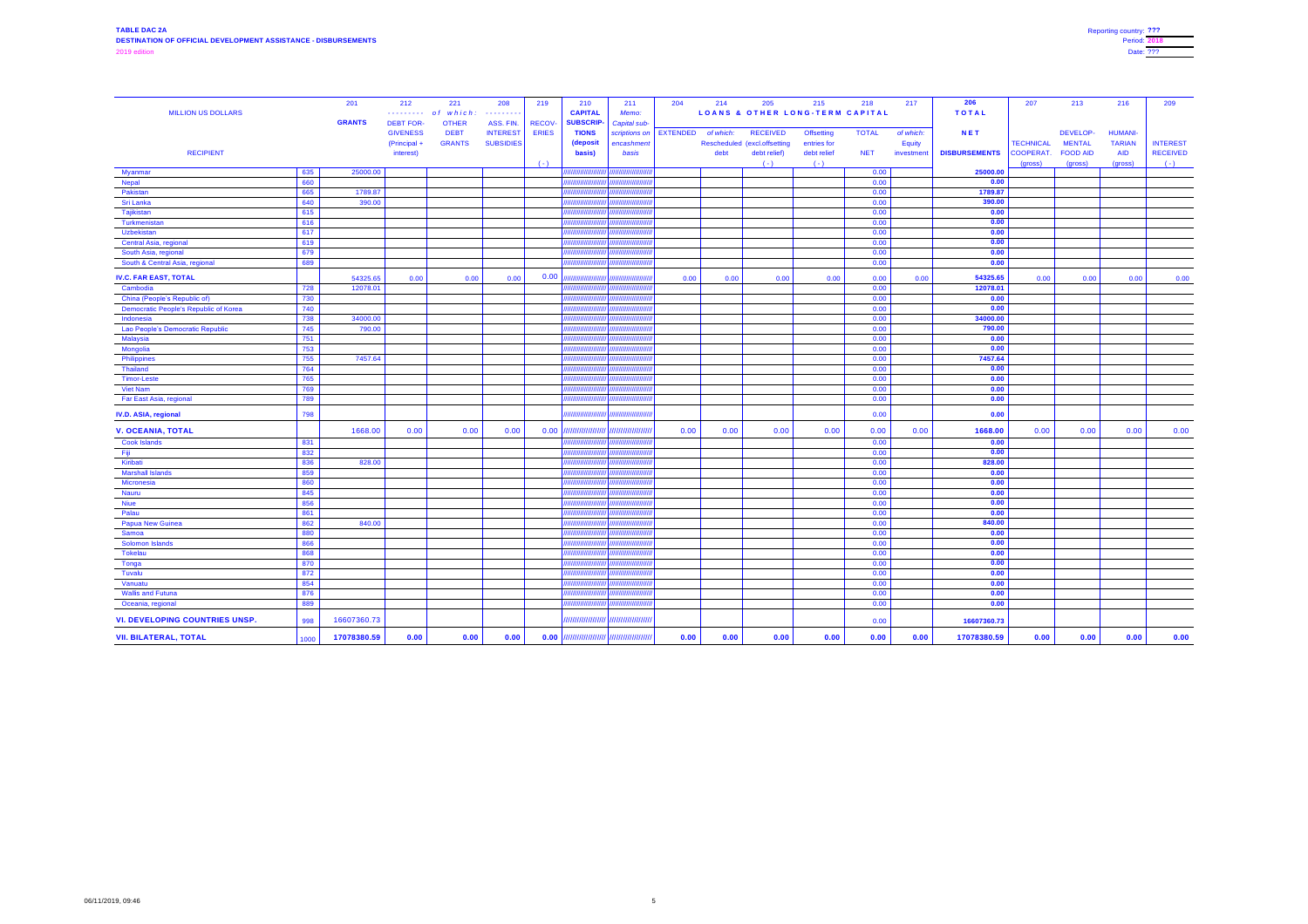## **TABLE DAC 2A DESTINATION OF OFFICIAL DEVELOPMENT ASSISTANCE - DISBURSEMENTS** 2019 edition

| <b>MILLION US DOLLARS</b>                                           |                             | 201<br>212<br>221<br>208<br>of which.<br>.<br>. <i>.</i><br><b>GRANTS</b><br><b>DEBT FOR-</b><br>ASS. FIN.<br><b>OTHER</b><br><b>GIVENESS</b><br><b>DEBT</b><br><b>INTEREST</b> | 219<br>RECOV-<br><b>ERIES</b> | 210<br><b>CAPITAL</b><br><b>SUBSCRIP-</b><br><b>TIONS</b> | 211<br>Memo:<br><b>Capital sub-</b> | 204<br>214<br>scriptions on   EXTENDED<br>of which: | 205<br><b>LOANS &amp; OTHER LONG-TERM CAPITAL</b><br><b>RECEIVED</b> | 215<br><b>Offsetting</b>                         | 218<br>217<br><b>TOTAL</b><br>of which: | 206<br><b>TOTAL</b><br><b>NET</b> | 207                                             | 213<br>DEVELOP-                             | 216<br><b>HUMANI-</b>                          | 209                                         |
|---------------------------------------------------------------------|-----------------------------|---------------------------------------------------------------------------------------------------------------------------------------------------------------------------------|-------------------------------|-----------------------------------------------------------|-------------------------------------|-----------------------------------------------------|----------------------------------------------------------------------|--------------------------------------------------|-----------------------------------------|-----------------------------------|-------------------------------------------------|---------------------------------------------|------------------------------------------------|---------------------------------------------|
| <b>RECIPIENT</b>                                                    |                             | <b>GRANTS</b><br><b>SUBSIDIES</b><br>(Principal +<br>interest)                                                                                                                  | $(-)$                         | (deposit<br>basis)                                        | encashment<br>basis                 | debt                                                | Rescheduled (excl.offsetting<br>debt relief)<br>$(-)$                | entries for<br>debt relief<br>$(-)$              | Equity<br><b>NET</b><br>investment      | <b>DISBURSEMENTS</b>              | <b>TECHNICAL</b><br><b>COOPERAT.</b><br>(gross) | <b>MENTAL</b><br><b>FOOD AID</b><br>(gross) | <b>TARIAN</b><br><b>AID</b><br>(gross)         | <b>INTEREST</b><br><b>RECEIVED</b><br>$(-)$ |
|                                                                     |                             |                                                                                                                                                                                 |                               |                                                           |                                     |                                                     |                                                                      |                                                  |                                         |                                   |                                                 |                                             |                                                |                                             |
| A. CORE CONTRIBUTIONS TO U.N.,                                      |                             | ,,,,,,,,,,,,,,,,,,                                                                                                                                                              | 0.00                          |                                                           |                                     |                                                     |                                                                      |                                                  |                                         |                                   |                                                 |                                             | ,,,,,,,,,,,,,,,,,,,,,,                         |                                             |
| <b>TOTAL (1 to 8)</b><br>1. U.N.D.P.                                | 992<br>959                  | 626690.78<br>,,,,,,,,,,,,,,                                                                                                                                                     |                               | 0.00                                                      | 0.00                                | 0.00                                                | 0.00                                                                 | ,,,,,,,,,,,,,,,,,,,<br>//////////////////        | 0.00<br>0.00                            | 626690.78<br>0.00                 | 777777777777                                    |                                             | <b>THIIIIIIIIIIIIII</b>                        | 0.00                                        |
| 2. UNICEF                                                           | 963                         | <i><b>HIIIIIIIIIIIIII</b>I</i>                                                                                                                                                  |                               |                                                           |                                     | '////////                                           |                                                                      | //////////////////////                           | 0.00                                    | 0.00                              | ШШШШ                                            |                                             | <i><b>ANIMININININI</b></i>                    |                                             |
| 3. UNRWA<br>4. W.F.P.                                               | 964<br>966                  | 155000.00                                                                                                                                                                       |                               |                                                           |                                     | ////////////<br>7777777777                          |                                                                      | ,,,,,,,,,,,,,,,,,,,,,,,<br>///////////////////// | 0.00<br>0.00                            | 155000.00<br>0.00                 | ,,,,,,,,,,,,                                    |                                             | A <i>mmunimijijy</i><br>. <i>n\mmmmmmmr</i>    |                                             |
| 5. UNHCR                                                            | 967                         | 110000.00<br>//////////////                                                                                                                                                     |                               |                                                           |                                     |                                                     |                                                                      | ////////////////////                             | 0.00                                    | 110000.00                         |                                                 |                                             | ակ <i>առայայի</i>                              |                                             |
| 6. UNFPA                                                            | 974                         |                                                                                                                                                                                 |                               |                                                           |                                     |                                                     |                                                                      | <i>ammmmm</i>                                    | 0.00                                    | 0.00                              |                                                 |                                             | <u>al muunnupp</u>                             |                                             |
| 7. IFAD<br>8. OTHER UN                                              | 988<br>975                  | ,,,,,,,,,,,,,<br>,,,,,,,,<br>361690.78<br>//////////////                                                                                                                        | 0.00                          | 0.00                                                      | 0.00                                | 0.00                                                | 0.00                                                                 | ////////////////<br>,,,,,,,,,,,,,,               | 0.00<br> 0.00                           | 0.00<br>361690.78                 |                                                 |                                             | д шиншшш<br>с <i>иннишищи</i>                  | 0.00                                        |
| of which:                                                           |                             | ,,,,,,,,,,,,,,,                                                                                                                                                                 |                               |                                                           |                                     | ,,,,,,,,,,,,                                        |                                                                      |                                                  |                                         |                                   |                                                 |                                             | ,,,,,,,,,,,,,,,,,,                             |                                             |
| Contributions reportable in part as ODA:                            |                             | ,,,,,,,,,,,,<br>/////////////////                                                                                                                                               |                               |                                                           |                                     | ///////////////                                     |                                                                      | //////////////////////                           |                                         |                                   | //////////////////////                          |                                             | ,,,,,,,,,,,,,,,,,,,,,,,                        |                                             |
| -FAO<br>(51%)                                                       | 932                         | 51048.50<br>,,,,,,,,,,,,,,,,                                                                                                                                                    |                               |                                                           |                                     |                                                     |                                                                      | /////////////////////                            | 0.00                                    | 51048.50                          |                                                 |                                             |                                                |                                             |
| -IAEA - Assessed (33%)                                              | 941                         | ,,,,,,,,<br>,,,,,,,,,,,,,,,,,,,,,,,                                                                                                                                             |                               |                                                           |                                     | 77777777777                                         |                                                                      | ///////////////////////                          | 0.00                                    | 0.00                              | ,,,,,,,,,,,,,,,,,,                              |                                             |                                                |                                             |
| -ILO - Assessed (60%)                                               | 940                         | 30807.60                                                                                                                                                                        |                               |                                                           |                                     |                                                     |                                                                      | ,,,,,,,,,,,,,,,,,,,,,,,,,,                       | 0.00                                    | 30807.60                          | //////////////////                              |                                             | <u>ahuunnummur</u>                             |                                             |
| -ITU<br>(18%)                                                       | 937                         | ,,,,,,,,,,,,,,,,,,,<br>,,,,,,,,,,                                                                                                                                               |                               |                                                           |                                     | 7777777777                                          |                                                                      | /////////////////////                            | 0.00                                    | 0.00                              | ////////////////////                            |                                             | ( <i>HHHHHHHHH  )</i>                          |                                             |
| -OHCHR<br>(64%)                                                     | 946                         | /////////////////                                                                                                                                                               |                               |                                                           |                                     |                                                     |                                                                      | /////////////////////                            | 0.00                                    | 0.00                              | ,,,,,,,,,,,,,,,,,                               |                                             | <i><b>HHHHHHHHIII</b></i>                      |                                             |
| -PBF Window 1<br>(89%)                                              | 923                         | ///////////////<br>,,,,,,,,,,,,,,,<br>,,,,,,,,,,                                                                                                                                |                               |                                                           |                                     |                                                     |                                                                      | ///////////////////<br>/////////////////////     | 0.00                                    | 0.00<br>57449.73                  | ////////////////                                |                                             | /////////////////<br>. <i>пинишини</i>         |                                             |
| (18%)<br>-UN<br>-UNDPKO<br>(15%)                                    | 938<br>943                  | 57449.73<br>106860.51<br><i><b>IIIIIIIIIIIIIIII</b>I</i>                                                                                                                        |                               |                                                           |                                     |                                                     |                                                                      | /////////////////////                            | 0.00<br>0.00                            | 106860.51                         | //////////////<br>,,,,,,,,,,,,,,                |                                             | A <i>mmmmmm</i>                                |                                             |
| -UNECE<br>(89%)                                                     | 948                         | ,,,,,,,,,,,<br>,,,,,,,,,,,,,,,,,,,,,                                                                                                                                            |                               |                                                           |                                     |                                                     |                                                                      | /////////////////////                            | 0.00                                    | 0.00                              | ,,,,,,,,,,,,,,,,,,,                             |                                             | A <i>mmmmmm</i>                                |                                             |
| -UNESCO<br>(60%)                                                    | 942                         | //////////////////                                                                                                                                                              |                               |                                                           |                                     | 7777777777                                          |                                                                      | //////////////////////                           | 0.00                                    | 0.00                              | <b>AHHHHHHIII</b> III                           |                                             |                                                |                                             |
| -UNFCCC<br>(61%)                                                    | 924                         | 2788.92<br>////////////////////                                                                                                                                                 |                               |                                                           |                                     | 7777777777                                          |                                                                      | //////////////////////                           | 0.00                                    | 2788.92                           | ,,,,,,,,,,,,,                                   |                                             |                                                |                                             |
| -UNISDR<br>(75%)                                                    | 977                         | ,,,,,,,,,,,,,,,                                                                                                                                                                 |                               |                                                           |                                     | 777777777                                           |                                                                      | //////////////////////                           | 0.00                                    | 0.00                              | ////////////////                                |                                             | ///////////////////                            |                                             |
| -UPU<br>(16%)                                                       | 936                         | /////////////////                                                                                                                                                               |                               |                                                           |                                     | ///////                                             |                                                                      | ////////////////////                             | 0.00                                    | 0.00                              | ,,,,,,,,,,,,,,,                                 |                                             | //////////////////                             |                                             |
| -WHO - Assessed (76%)                                               | 931                         | ,,,,,,,,,,,<br>////////////////                                                                                                                                                 |                               |                                                           |                                     |                                                     |                                                                      | <i><b>HHHHHHH   </b></i>                         | 0.00                                    | 0.00                              | //////////////                                  |                                             | <i>CHIMIHIHIHI!!</i>                           |                                             |
| (3%)<br>-WIPO                                                       | 814                         | ////////////////                                                                                                                                                                |                               |                                                           |                                     |                                                     |                                                                      | ,,,,,,,,,,,,,,,,,,                               | 0.00                                    | 0.00                              | ///////////////                                 |                                             |                                                |                                             |
| -WMO<br>(4%)                                                        | 933                         | ,,,,,,,,,,,,,,,                                                                                                                                                                 |                               |                                                           |                                     |                                                     |                                                                      |                                                  | 0.00                                    | 0.00                              |                                                 |                                             | л <i>инишшщиг</i>                              |                                             |
| Other UN agencies and funds                                         | 939                         | . <i>nnmmmmmmr</i>                                                                                                                                                              |                               |                                                           |                                     | ,,,,,,,,,,,                                         |                                                                      |                                                  | 0.00                                    | 0.00                              | //////////////                                  |                                             | <u>ahuunnuunnuv</u>                            |                                             |
| <b>UNTWO</b><br><b>UNMISS</b>                                       |                             | 44614.81<br>11813.00                                                                                                                                                            |                               |                                                           |                                     |                                                     |                                                                      |                                                  |                                         |                                   |                                                 |                                             |                                                |                                             |
| <b>UN Women -</b>                                                   |                             | 30000.00                                                                                                                                                                        |                               |                                                           |                                     |                                                     |                                                                      |                                                  |                                         |                                   |                                                 |                                             |                                                |                                             |
| <b>UNAMID</b>                                                       |                             | 8080.71                                                                                                                                                                         |                               |                                                           |                                     |                                                     |                                                                      |                                                  |                                         |                                   |                                                 |                                             |                                                |                                             |
| <b>UNIDO</b>                                                        |                             | 18227.00                                                                                                                                                                        |                               |                                                           |                                     |                                                     |                                                                      |                                                  |                                         |                                   |                                                 |                                             |                                                |                                             |
|                                                                     |                             |                                                                                                                                                                                 |                               |                                                           |                                     |                                                     |                                                                      |                                                  |                                         |                                   |                                                 |                                             |                                                |                                             |
| of which:                                                           |                             |                                                                                                                                                                                 |                               |                                                           |                                     |                                                     |                                                                      | ////////////////////////                         |                                         |                                   |                                                 |                                             |                                                |                                             |
| <b>WHO-CVCA</b>                                                     | 930                         |                                                                                                                                                                                 |                               |                                                           |                                     | ,,,,,,,,,,,                                         |                                                                      | /////////////////////                            | 0.00                                    | 0.00                              | ////////////////////                            | ,,,,,,,,,,,                                 |                                                |                                             |
| <b>B. TOTAL EUROPEAN UNION</b>                                      |                             | 9210965.30<br>,,,,,,,,,,,,,,,                                                                                                                                                   | 0.00                          | 0.00                                                      | 0.00                                | 0.00                                                | 0.00                                                                 | ,,,,,,,,,,,                                      | 0.00                                    | 9210965.30                        |                                                 |                                             | лишшши                                         | 0.00                                        |
| 9. EDF                                                              | 918                         | ,,,,,,,,,,,,,,                                                                                                                                                                  |                               |                                                           |                                     |                                                     |                                                                      | <i><b>HIIIIIIIIIIIII</b></i>                     | 0.00                                    | 0.00<br>#REF!                     |                                                 |                                             | с <i>пиницииг</i>                              |                                             |
| 10. EC<br><b>11. EIB</b>                                            | 917<br>919                  | 7030000.00<br>,,,,,,,,,,,,,,,,                                                                                                                                                  |                               |                                                           |                                     |                                                     |                                                                      | ,,,,,,,,,,,,,,,,,,                               | 0.00<br>0.00                            | 0.00                              |                                                 |                                             | <i>Ammmmmr</i>                                 |                                             |
| <b>12. OTHER EU</b>                                                 | 927                         | <b>AHHHHHHJJ</b>                                                                                                                                                                |                               |                                                           |                                     |                                                     |                                                                      | ////////////////////                             | 0.00                                    | 7030000.00                        | 777777777777                                    |                                             | ahmmmmm                                        |                                             |
| <b>EU Trust Fund for Africa</b><br><b>European Development Fund</b> |                             | 225000.00<br>1705664.92                                                                                                                                                         |                               |                                                           |                                     |                                                     |                                                                      |                                                  |                                         |                                   |                                                 |                                             |                                                |                                             |
| <b>Turkey Facility</b>                                              |                             | 250300.38                                                                                                                                                                       |                               |                                                           |                                     |                                                     |                                                                      |                                                  |                                         |                                   |                                                 |                                             |                                                |                                             |
|                                                                     |                             |                                                                                                                                                                                 |                               |                                                           |                                     |                                                     |                                                                      |                                                  |                                         |                                   |                                                 |                                             |                                                |                                             |
| <b>C. TOTAL WORLD BANK GROUP</b>                                    |                             | 0.00<br>,,,,,,,,,,,,,,                                                                                                                                                          | 0.00                          | 0.00                                                      | 0.00                                | 0.00                                                | 0.00                                                                 | ,,,,,,,,,,,,,                                    | 0.00                                    | 0.00                              | ,,,,,,,,,,,,,,                                  |                                             | /////////////////                              | 0.00                                        |
| <b>13. IBRD</b>                                                     | 901                         | ,,,,,,,,,,,,,,,<br>лиништр                                                                                                                                                      |                               |                                                           |                                     |                                                     |                                                                      | ///////////////////                              | 0.00                                    | 0.00<br>0.00                      |                                                 |                                             | <br>A <i>mmmmmm</i>                            |                                             |
| <b>14. IDA</b><br>15. IDA-MDRI                                      | 905<br>904                  | <i>,,,,,,,,,,,,,,</i> ,,,,,,,,                                                                                                                                                  |                               |                                                           |                                     | ////////<br>,,,,,,,,,,                              |                                                                      | <i>mmmmmmmm</i><br>/////////////////             | 0.00<br>0.00                            | 0.00                              | /////////////                                   |                                             | a <del>l mummmm</del> r                        |                                             |
| <b>16. IFC</b>                                                      | 903                         |                                                                                                                                                                                 |                               |                                                           |                                     |                                                     |                                                                      | annummy                                          | 0.00                                    | 0.00                              |                                                 |                                             |                                                |                                             |
| 17. MIGA                                                            | 902                         |                                                                                                                                                                                 |                               |                                                           |                                     |                                                     |                                                                      | ,,,,,,,,,,,,,                                    | 0.00                                    | 0.00                              |                                                 |                                             |                                                |                                             |
| <b>18. OTHER WORLD BANK (AMCs)</b>                                  | 900                         | ,,,,,,,,,,,<br>,,,,,,,,,                                                                                                                                                        |                               |                                                           |                                     | ,,,,,,,,,                                           |                                                                      | ,,,,,,,,,,,,,,                                   | 0.00                                    | 0.00                              |                                                 |                                             | <i><b>A munififfffffff</b>re</i>               |                                             |
| <b>D. TOTAL REGIONAL BANKS</b><br>19. As.D.B.                       | 915                         | 407363.81<br>,,,,,,,,,,,,,,,                                                                                                                                                    | 0.00                          | 0.00                                                      | 0.00                                | 0.00                                                | 0.00                                                                 | ////////////////<br>,,,,,,,,,,,,,,,,,,           | 0.00<br>0.00                            | 407363.81<br>0.00                 | 777777777777                                    |                                             | . <i>пинишир</i><br><i><b>MINIMINININI</b></i> | 0.00                                        |
| 20. As.D.B. SPECIAL FUND                                            | 916                         | ,,,,,,,,,,,,,,,                                                                                                                                                                 |                               |                                                           |                                     |                                                     |                                                                      | ///////////////////                              | 0.00                                    | 0.00                              |                                                 |                                             | <i><u><b>HIIIIIIIIIIIIIII</b></u>III</i>       |                                             |
| <b>21. IDB</b>                                                      | 909                         | 11111111<br>,,,,,,,,,,,,,,                                                                                                                                                      |                               |                                                           |                                     |                                                     |                                                                      | ///////////////////                              | 0.00                                    | 0.00                              |                                                 |                                             | ,,,,,,,,,,,,,,,,,,                             |                                             |
| 22. IDB SPECIAL FUND                                                | 912                         | 11111111<br>,,,,,,,,,,,,,,,,<br>,,,,,,,,,                                                                                                                                       |                               |                                                           |                                     |                                                     |                                                                      | ///////////////////<br>///////////////           | 0.00                                    | 0.00                              |                                                 |                                             | <u>Ammunum</u><br>. <i>mmmmmm</i>              |                                             |
| 23. Afr.D.B.<br>24. Afr.DEV.FUND                                    | 913<br>914                  |                                                                                                                                                                                 |                               |                                                           |                                     |                                                     |                                                                      |                                                  | 0.00<br>0.00                            | 0.00<br>0.00                      |                                                 |                                             |                                                |                                             |
| 25. CARIBBEAN D.B.                                                  | $\sim$ $\sim$ $\sim$<br>906 | ,,,,,,,,,,,,,                                                                                                                                                                   |                               |                                                           |                                     | 77777777                                            |                                                                      | /////////////////////                            | 0.00                                    | 0.00                              |                                                 |                                             | aVuunnuunnu                                    |                                             |
| 26. CABEI                                                           | 910                         |                                                                                                                                                                                 |                               |                                                           |                                     |                                                     |                                                                      | <i>ammmmmp</i>                                   | 0.00                                    | $\vert 0.00 \vert$                |                                                 |                                             |                                                |                                             |

 $6\overline{6}$ 

| <b>Reporting country: ???</b> |  |
|-------------------------------|--|
| <b>Period: 2018</b>           |  |
| Date: ???                     |  |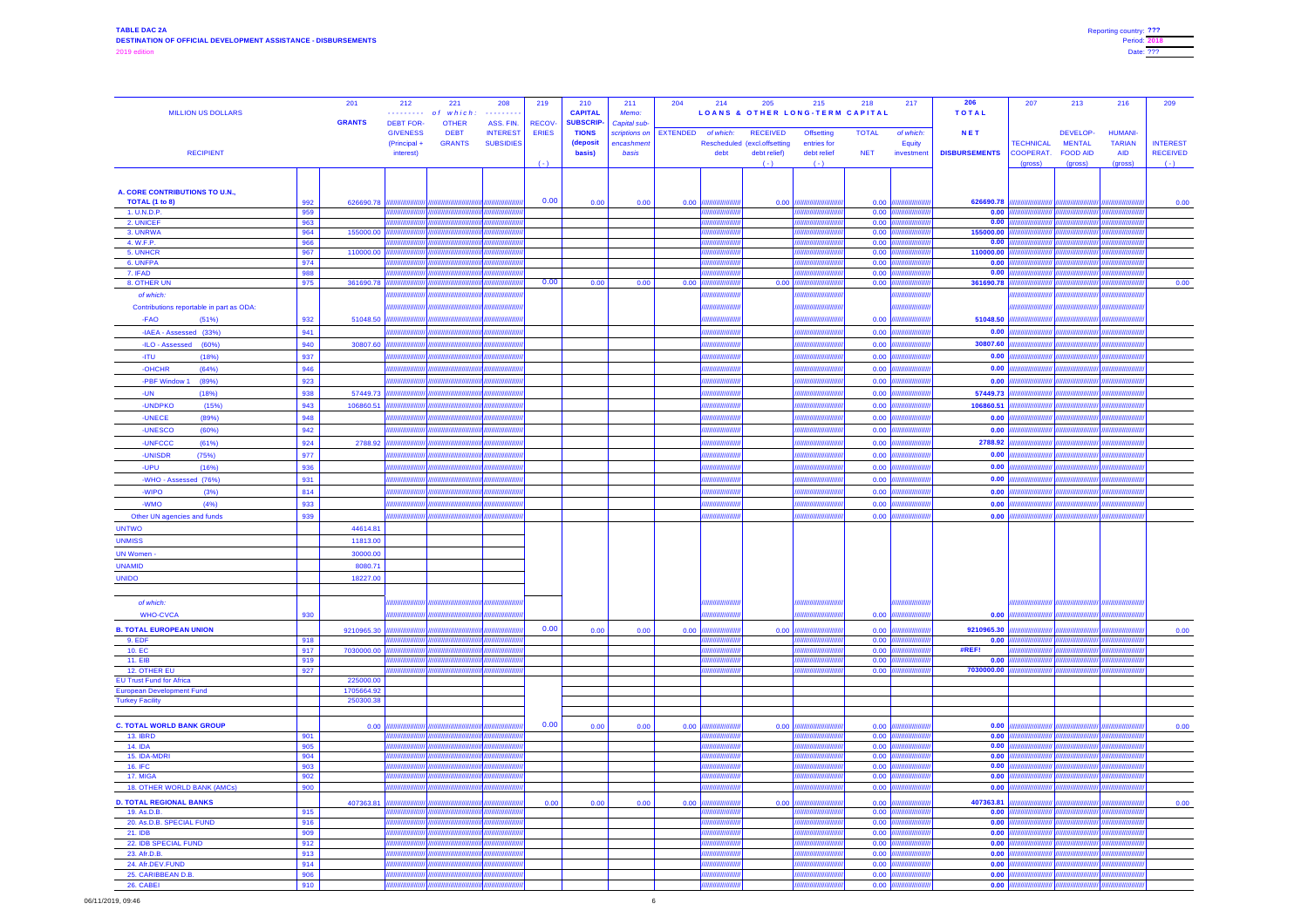|                                             | 201           | 212.             |                                 | 208              |               | 210                        | 211                                |      |                 |                                            | 218          | 217              |                                  | 207              | 213             | 216            |                 |
|---------------------------------------------|---------------|------------------|---------------------------------|------------------|---------------|----------------------------|------------------------------------|------|-----------------|--------------------------------------------|--------------|------------------|----------------------------------|------------------|-----------------|----------------|-----------------|
| <b>MILLION US DOLLARS</b>                   |               |                  | $-$ -------- of which: -------- |                  |               | <b>CAPITAL</b>             | Memo:                              |      |                 | <b>LOANS &amp; OTHER LONG-TERM CAPITAL</b> |              |                  | <b>TOTAL</b>                     |                  |                 |                |                 |
|                                             | <b>GRANTS</b> | <b>DEBT FOR-</b> |                                 | ASS. FIN.        | <b>RECOV-</b> | - SUBSCRIP-   Capital sub- |                                    |      |                 |                                            |              |                  |                                  |                  |                 |                |                 |
|                                             |               | <b>GIVENESS</b>  | <b>DEB1</b>                     | <b>INTEREST</b>  | <b>ERIES</b>  | <b>TIONS</b>               | scriptions on   EXTENDED of which: |      | <b>RECEIVED</b> | Offsetting                                 | <b>TOTAL</b> | of which:        | NET                              |                  | <b>DEVELOP-</b> | <b>HUMANI-</b> |                 |
|                                             |               | $(Principal +$   | <b>GRANTS</b>                   | <b>SUBSIDIES</b> |               | (deposit                   | encashment                         |      |                 | Rescheduled (excl.offsetting entries for   |              | Equity           |                                  | <b>TECHNICAL</b> | <b>MENTAL</b>   | <b>TARIAN</b>  | <b>INTEREST</b> |
| <b>RECIPIENT</b>                            |               | interest)        |                                 |                  |               | basis)                     | basis                              | debt | debt relief)    | debt relief                                | <b>NET</b>   | <b>nvestment</b> | DISBURSEMENTS COOPERAT. FOOD AID |                  |                 |                | <b>RECEIVED</b> |
|                                             |               |                  |                                 |                  |               |                            |                                    |      |                 |                                            |              |                  |                                  | 'gross)          | (gross)         | (gross)        |                 |
| 27. TOTAL OTHER REGIONAL                    |               |                  |                                 |                  |               |                            |                                    |      |                 |                                            |              |                  |                                  |                  |                 |                |                 |
| <b>BANKS &amp; SPECIAL FUNDS</b>            | 407363.81     |                  |                                 |                  |               |                            |                                    |      |                 |                                            | 0.00         |                  | 407363.81                        |                  |                 |                |                 |
| <b>Asian Infrastructure Investment Bank</b> | 407363.81     |                  |                                 |                  |               |                            |                                    |      |                 |                                            | 0.00         |                  | 407363.81                        |                  |                 |                |                 |

| Reporting country: ??? |  |
|------------------------|--|
| <b>Period: 2018</b>    |  |
| Date: ???              |  |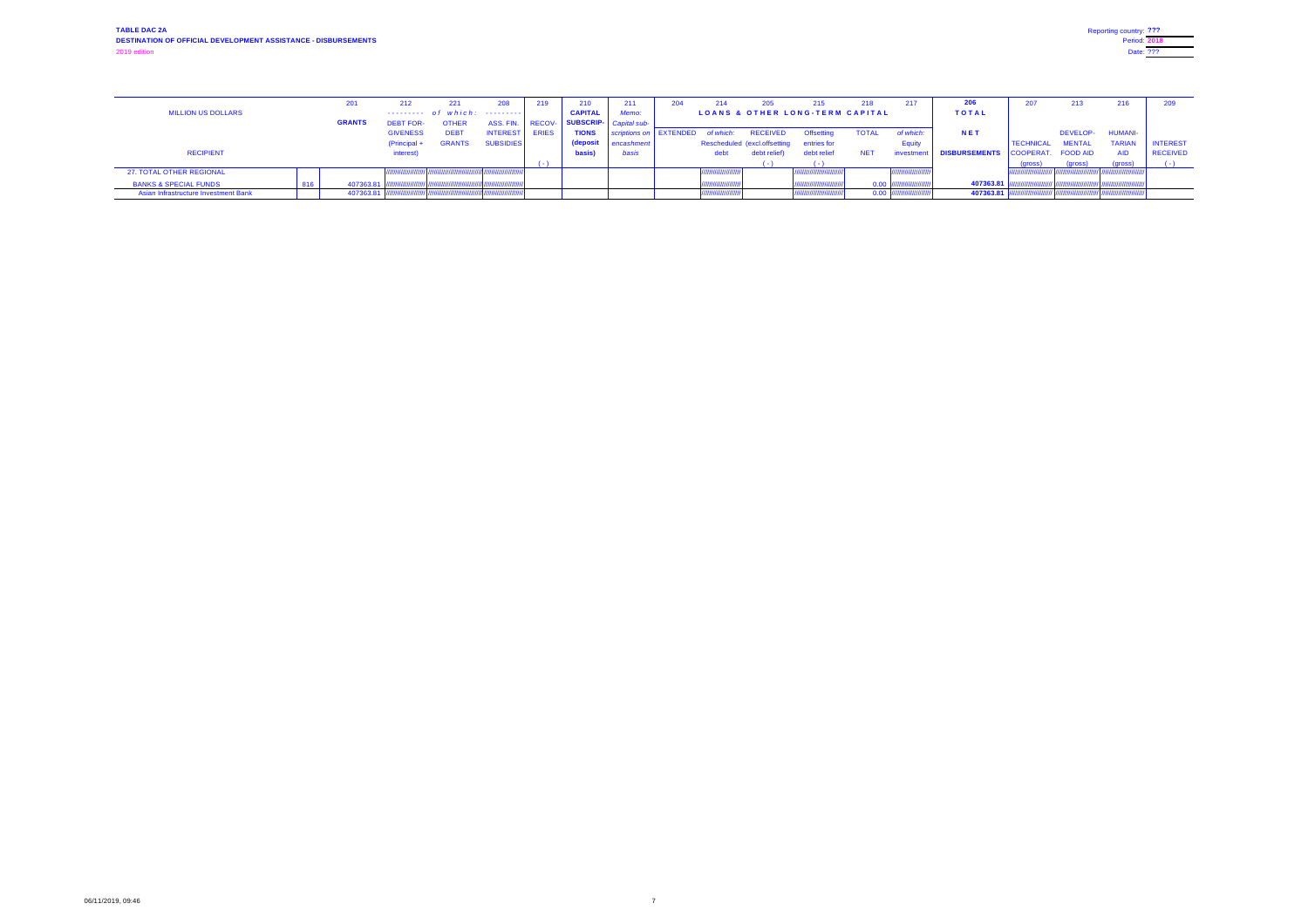| <b>TOTAL</b><br><b>CAPITAL</b><br><b>LOANS &amp; OTHER LONG-TERM CAPITAL</b><br><b>MILLION US DOLLARS</b><br>Memo:<br>of which:<br>.<br>. <b>.</b><br><b>GRANTS</b><br><b>SUBSCRIP-</b><br><b>DEBT FOR-</b><br>ASS. FIN.<br><b>RECOV-</b><br><b>OTHER</b><br>Capital sub-<br><b>NET</b><br><b>DEBT</b><br><b>ERIES</b><br><b>TIONS</b><br><b>TOTAL</b><br><b>GIVENESS</b><br><b>INTEREST</b><br>scriptions on   EXTENDED<br><b>RECEIVED</b><br>of which:<br><b>DEVELOP-</b><br>of which:<br><b>Offsetting</b><br><b>HUMANI-</b><br><b>GRANTS</b><br>(deposit<br><b>MENTAL</b><br><b>TARIAN</b><br><b>INTEREST</b><br>(Principal +<br><b>SUBSIDIES</b><br><b>TECHNICAL</b><br>encashment<br>Rescheduled (excl.offsetting<br>entries for<br><b>Equity</b><br><b>DISBURSEMENTS</b><br><b>RECIPIENT</b><br>basis)<br><b>FOOD AID</b><br><b>RECEIVED</b><br>debt relief)<br>debt relief<br><b>NET</b><br><b>COOPERAT.</b><br><b>AID</b><br>basis<br>interest)<br>debt<br>investment<br>(gross)<br>$( - )$<br>$( - )$<br>(gross)<br>(gross)<br>$(-)$<br>$0.00$ $\vert$<br>0.00<br>,,,,,,,,,,,,<br>,,,,,,,,,,,,,,<br>,,,,,,,,,,,,,,<br>77777777<br>0.00<br>0.00<br>//////////////<br>лининин<br>'////////////<br>0.00<br> 0.00 <br>,,,,,,,,,,,,,,,<br>,,,,,,,,,,,,,,<br>,,,,,,,,,,,,,,<br>0.00<br>714317.61<br><b>E. OTHER AGENCIES</b><br>714317.61<br>0.00<br>0.00<br>0.00<br>0.00<br>0.00<br>0.00<br>,,,,,,,,,,,,<br>,,,,,,,,,,,<br>,,,,,,,,,,,,,,<br>$\vert 0.00 \vert$<br>907<br>$0.00$ ///<br>////////////////<br>,,,,,,,,,,,,,,,<br>28. IMF, TOTAL<br>,,,,,,,,,,,,,,<br>,,,,,,,,,,,,,,,,,<br>/////////////<br>,,,,,,,,,,,,,<br>of which:<br>,,,,,,,,,,,,,,,<br>,,,,,,,,,,,<br>//////////////<br>11111111111111111'<br>,,,,,,,,,,,,,,,,,<br>/////////////////<br>958<br>0.00<br>-IMF-PRGT<br>$0.00$  /<br>,,,,,,,,,,,,<br>77777777777777<br>////////////<br>,,,,,,,,,,,,<br>0.00<br>949<br>-IMF-PRG-HIPC<br>$0.00$ //<br>////////////////<br>,,,,,,,,,,,,,<br>,,,,,,,,,,,,,,,,,<br>,,,,,,,,,,,,,,,,<br>,,,,,,,,,,,,,,,<br>989<br>714317.61<br>$0.00$ ///<br>714317.61<br>29. TOTAL OTHER MULTILATERAL<br>///////////////<br>////////////<br>////////////<br>77777777777<br>,,,,,,,,,,,,,,<br>of which:<br>,,,,,,,,,,,,,,,,,<br>,,,,,,,,,,,,<br><i><b>MINIMINING</b></i><br>,,,,,,,,,,,,,,,<br>777777777777777<br>//////////////////<br>-GEF<br>811<br>0.00<br>0.00<br>,,,,,,,,,,<br>7777777777777<br>///////////<br>,,,,,,,,,,,<br>0.00<br>-Montreal Protocol<br>812<br>$0.00$  /<br>,,,,,,,,,,,,,,,,<br>/////////////<br>,,,,,,,,,,,,,,,<br>///////////<br>0.00<br>1311<br>0.00<br>-GAVI<br>,,,,,,,,,,<br>77777777777777<br>1312<br>$0.00$  /<br>0.00<br>-Global Fund<br>,,,,,,,,,,<br>,,,,,,,,,,,,,,,,,,<br>,,,,,,,,,,,<br>0.00<br>-NDF<br>104<br> 0.00 <br>777777777777777<br><b>Other Specify</b><br>108517.01<br>$0.00$ $\vert$ //<br><b>International Organisation for Migration</b><br>108517.01<br>/////////////////<br>,,,,,,,,,,,,,<br>,,,,,,,,,,,,,<br>,,,,,,,,,,,,,,,<br><b>UNEP</b><br>2254.00<br><b>CIHEAM</b><br>21256.00<br><b>EPPO</b><br>25080.00<br>25000.00<br><b>World Food Programme</b><br>147292.57<br><b>Council of Europe</b><br><b>Commonwealth Foundation</b><br>26176.93<br>25696.60<br><b>Commonwealth Youth Programme</b><br>26176.93<br><b>Commonwealth foundation</b><br>2094.38<br><b>IAEA</b> regular budget<br>19904.61<br>IAEA regular budget and tech coop fund<br>20000.00<br>Venice Commission - Southern Mediterranean<br><b>Reform of UN Development System</b><br>30000.00<br><b>Commonwealth Fund for the Tech Co-operation CFTC</b><br>66126.24<br>50000.00<br>UN global Reintegration Programmes of Child Soldiers<br>Organisation internationale de la Francophonie<br>11152.00<br>25000.00<br>82590.34<br>0.00<br>$0.00$ $\vert$<br>,,,,,,,,,,,,,,,,,<br>////////////////<br>777777777<br>0.00<br>0.00<br>0.00<br>$\bm{0.00}$ $\bm{\mathsf{}}$<br>10959337.49<br>0.00<br>//////////////<br>$\vert 0.00 \vert \vert$<br>10959337.49<br>/////////////////<br>0.00<br>'///////////////<br>3000<br>0.00<br>0.00<br>0.00<br>0.00<br>0.00<br>0.00<br>0.00<br>0.00<br>0.00<br>0.00<br>0.00<br>0.00<br>0.00<br>0.00<br><b>TOTAL BILAT. + MULTILAT.</b><br>28037718.08<br>0.00<br>0.00<br>28037718.08 |                                               | 201 | 212 | 221 | 208 | 219 | 210 | 211 | 204 | 214 | 205 | 215 | 218 | 217 | 206 | 207 | 213 | 216 | 209 |
|---------------------------------------------------------------------------------------------------------------------------------------------------------------------------------------------------------------------------------------------------------------------------------------------------------------------------------------------------------------------------------------------------------------------------------------------------------------------------------------------------------------------------------------------------------------------------------------------------------------------------------------------------------------------------------------------------------------------------------------------------------------------------------------------------------------------------------------------------------------------------------------------------------------------------------------------------------------------------------------------------------------------------------------------------------------------------------------------------------------------------------------------------------------------------------------------------------------------------------------------------------------------------------------------------------------------------------------------------------------------------------------------------------------------------------------------------------------------------------------------------------------------------------------------------------------------------------------------------------------------------------------------------------------------------------------------------------------------------------------------------------------------------------------------------------------------------------------------------------------------------------------------------------------------------------------------------------------------------------------------------------------------------------------------------------------------------------------------------------------------------------------------------------------------------------------------------------------------------------------------------------------------------------------------------------------------------------------------------------------------------------------------------------------------------------------------------------------------------------------------------------------------------------------------------------------------------------------------------------------------------------------------------------------------------------------------------------------------------------------------------------------------------------------------------------------------------------------------------------------------------------------------------------------------------------------------------------------------------------------------------------------------------------------------------------------------------------------------------------------------------------------------------------------------------------------------------------------------------------------------------------------------------------------------------------------------------------------------------------------------------------------------------------------------------------------------------------------------------------------------------------------------------------------------------------------------------------------------------------------------------------------------------------------------------------------------------------------------------------------------------------------------------------------------------------------------------------------------------------------------------------------------------------------------------------------------------------------------------------------------------------------------------------------------------------------------------------------------------------------------------------------------------------------------------------------------------------------------------------------------|-----------------------------------------------|-----|-----|-----|-----|-----|-----|-----|-----|-----|-----|-----|-----|-----|-----|-----|-----|-----|-----|
|                                                                                                                                                                                                                                                                                                                                                                                                                                                                                                                                                                                                                                                                                                                                                                                                                                                                                                                                                                                                                                                                                                                                                                                                                                                                                                                                                                                                                                                                                                                                                                                                                                                                                                                                                                                                                                                                                                                                                                                                                                                                                                                                                                                                                                                                                                                                                                                                                                                                                                                                                                                                                                                                                                                                                                                                                                                                                                                                                                                                                                                                                                                                                                                                                                                                                                                                                                                                                                                                                                                                                                                                                                                                                                                                                                                                                                                                                                                                                                                                                                                                                                                                                                                                                                             |                                               |     |     |     |     |     |     |     |     |     |     |     |     |     |     |     |     |     |     |
|                                                                                                                                                                                                                                                                                                                                                                                                                                                                                                                                                                                                                                                                                                                                                                                                                                                                                                                                                                                                                                                                                                                                                                                                                                                                                                                                                                                                                                                                                                                                                                                                                                                                                                                                                                                                                                                                                                                                                                                                                                                                                                                                                                                                                                                                                                                                                                                                                                                                                                                                                                                                                                                                                                                                                                                                                                                                                                                                                                                                                                                                                                                                                                                                                                                                                                                                                                                                                                                                                                                                                                                                                                                                                                                                                                                                                                                                                                                                                                                                                                                                                                                                                                                                                                             |                                               |     |     |     |     |     |     |     |     |     |     |     |     |     |     |     |     |     |     |
|                                                                                                                                                                                                                                                                                                                                                                                                                                                                                                                                                                                                                                                                                                                                                                                                                                                                                                                                                                                                                                                                                                                                                                                                                                                                                                                                                                                                                                                                                                                                                                                                                                                                                                                                                                                                                                                                                                                                                                                                                                                                                                                                                                                                                                                                                                                                                                                                                                                                                                                                                                                                                                                                                                                                                                                                                                                                                                                                                                                                                                                                                                                                                                                                                                                                                                                                                                                                                                                                                                                                                                                                                                                                                                                                                                                                                                                                                                                                                                                                                                                                                                                                                                                                                                             |                                               |     |     |     |     |     |     |     |     |     |     |     |     |     |     |     |     |     |     |
|                                                                                                                                                                                                                                                                                                                                                                                                                                                                                                                                                                                                                                                                                                                                                                                                                                                                                                                                                                                                                                                                                                                                                                                                                                                                                                                                                                                                                                                                                                                                                                                                                                                                                                                                                                                                                                                                                                                                                                                                                                                                                                                                                                                                                                                                                                                                                                                                                                                                                                                                                                                                                                                                                                                                                                                                                                                                                                                                                                                                                                                                                                                                                                                                                                                                                                                                                                                                                                                                                                                                                                                                                                                                                                                                                                                                                                                                                                                                                                                                                                                                                                                                                                                                                                             |                                               |     |     |     |     |     |     |     |     |     |     |     |     |     |     |     |     |     |     |
|                                                                                                                                                                                                                                                                                                                                                                                                                                                                                                                                                                                                                                                                                                                                                                                                                                                                                                                                                                                                                                                                                                                                                                                                                                                                                                                                                                                                                                                                                                                                                                                                                                                                                                                                                                                                                                                                                                                                                                                                                                                                                                                                                                                                                                                                                                                                                                                                                                                                                                                                                                                                                                                                                                                                                                                                                                                                                                                                                                                                                                                                                                                                                                                                                                                                                                                                                                                                                                                                                                                                                                                                                                                                                                                                                                                                                                                                                                                                                                                                                                                                                                                                                                                                                                             |                                               |     |     |     |     |     |     |     |     |     |     |     |     |     |     |     |     |     |     |
|                                                                                                                                                                                                                                                                                                                                                                                                                                                                                                                                                                                                                                                                                                                                                                                                                                                                                                                                                                                                                                                                                                                                                                                                                                                                                                                                                                                                                                                                                                                                                                                                                                                                                                                                                                                                                                                                                                                                                                                                                                                                                                                                                                                                                                                                                                                                                                                                                                                                                                                                                                                                                                                                                                                                                                                                                                                                                                                                                                                                                                                                                                                                                                                                                                                                                                                                                                                                                                                                                                                                                                                                                                                                                                                                                                                                                                                                                                                                                                                                                                                                                                                                                                                                                                             |                                               |     |     |     |     |     |     |     |     |     |     |     |     |     |     |     |     |     |     |
|                                                                                                                                                                                                                                                                                                                                                                                                                                                                                                                                                                                                                                                                                                                                                                                                                                                                                                                                                                                                                                                                                                                                                                                                                                                                                                                                                                                                                                                                                                                                                                                                                                                                                                                                                                                                                                                                                                                                                                                                                                                                                                                                                                                                                                                                                                                                                                                                                                                                                                                                                                                                                                                                                                                                                                                                                                                                                                                                                                                                                                                                                                                                                                                                                                                                                                                                                                                                                                                                                                                                                                                                                                                                                                                                                                                                                                                                                                                                                                                                                                                                                                                                                                                                                                             |                                               |     |     |     |     |     |     |     |     |     |     |     |     |     |     |     |     |     |     |
|                                                                                                                                                                                                                                                                                                                                                                                                                                                                                                                                                                                                                                                                                                                                                                                                                                                                                                                                                                                                                                                                                                                                                                                                                                                                                                                                                                                                                                                                                                                                                                                                                                                                                                                                                                                                                                                                                                                                                                                                                                                                                                                                                                                                                                                                                                                                                                                                                                                                                                                                                                                                                                                                                                                                                                                                                                                                                                                                                                                                                                                                                                                                                                                                                                                                                                                                                                                                                                                                                                                                                                                                                                                                                                                                                                                                                                                                                                                                                                                                                                                                                                                                                                                                                                             |                                               |     |     |     |     |     |     |     |     |     |     |     |     |     |     |     |     |     |     |
|                                                                                                                                                                                                                                                                                                                                                                                                                                                                                                                                                                                                                                                                                                                                                                                                                                                                                                                                                                                                                                                                                                                                                                                                                                                                                                                                                                                                                                                                                                                                                                                                                                                                                                                                                                                                                                                                                                                                                                                                                                                                                                                                                                                                                                                                                                                                                                                                                                                                                                                                                                                                                                                                                                                                                                                                                                                                                                                                                                                                                                                                                                                                                                                                                                                                                                                                                                                                                                                                                                                                                                                                                                                                                                                                                                                                                                                                                                                                                                                                                                                                                                                                                                                                                                             |                                               |     |     |     |     |     |     |     |     |     |     |     |     |     |     |     |     |     |     |
|                                                                                                                                                                                                                                                                                                                                                                                                                                                                                                                                                                                                                                                                                                                                                                                                                                                                                                                                                                                                                                                                                                                                                                                                                                                                                                                                                                                                                                                                                                                                                                                                                                                                                                                                                                                                                                                                                                                                                                                                                                                                                                                                                                                                                                                                                                                                                                                                                                                                                                                                                                                                                                                                                                                                                                                                                                                                                                                                                                                                                                                                                                                                                                                                                                                                                                                                                                                                                                                                                                                                                                                                                                                                                                                                                                                                                                                                                                                                                                                                                                                                                                                                                                                                                                             |                                               |     |     |     |     |     |     |     |     |     |     |     |     |     |     |     |     |     |     |
|                                                                                                                                                                                                                                                                                                                                                                                                                                                                                                                                                                                                                                                                                                                                                                                                                                                                                                                                                                                                                                                                                                                                                                                                                                                                                                                                                                                                                                                                                                                                                                                                                                                                                                                                                                                                                                                                                                                                                                                                                                                                                                                                                                                                                                                                                                                                                                                                                                                                                                                                                                                                                                                                                                                                                                                                                                                                                                                                                                                                                                                                                                                                                                                                                                                                                                                                                                                                                                                                                                                                                                                                                                                                                                                                                                                                                                                                                                                                                                                                                                                                                                                                                                                                                                             |                                               |     |     |     |     |     |     |     |     |     |     |     |     |     |     |     |     |     |     |
|                                                                                                                                                                                                                                                                                                                                                                                                                                                                                                                                                                                                                                                                                                                                                                                                                                                                                                                                                                                                                                                                                                                                                                                                                                                                                                                                                                                                                                                                                                                                                                                                                                                                                                                                                                                                                                                                                                                                                                                                                                                                                                                                                                                                                                                                                                                                                                                                                                                                                                                                                                                                                                                                                                                                                                                                                                                                                                                                                                                                                                                                                                                                                                                                                                                                                                                                                                                                                                                                                                                                                                                                                                                                                                                                                                                                                                                                                                                                                                                                                                                                                                                                                                                                                                             |                                               |     |     |     |     |     |     |     |     |     |     |     |     |     |     |     |     |     |     |
|                                                                                                                                                                                                                                                                                                                                                                                                                                                                                                                                                                                                                                                                                                                                                                                                                                                                                                                                                                                                                                                                                                                                                                                                                                                                                                                                                                                                                                                                                                                                                                                                                                                                                                                                                                                                                                                                                                                                                                                                                                                                                                                                                                                                                                                                                                                                                                                                                                                                                                                                                                                                                                                                                                                                                                                                                                                                                                                                                                                                                                                                                                                                                                                                                                                                                                                                                                                                                                                                                                                                                                                                                                                                                                                                                                                                                                                                                                                                                                                                                                                                                                                                                                                                                                             |                                               |     |     |     |     |     |     |     |     |     |     |     |     |     |     |     |     |     |     |
|                                                                                                                                                                                                                                                                                                                                                                                                                                                                                                                                                                                                                                                                                                                                                                                                                                                                                                                                                                                                                                                                                                                                                                                                                                                                                                                                                                                                                                                                                                                                                                                                                                                                                                                                                                                                                                                                                                                                                                                                                                                                                                                                                                                                                                                                                                                                                                                                                                                                                                                                                                                                                                                                                                                                                                                                                                                                                                                                                                                                                                                                                                                                                                                                                                                                                                                                                                                                                                                                                                                                                                                                                                                                                                                                                                                                                                                                                                                                                                                                                                                                                                                                                                                                                                             |                                               |     |     |     |     |     |     |     |     |     |     |     |     |     |     |     |     |     |     |
|                                                                                                                                                                                                                                                                                                                                                                                                                                                                                                                                                                                                                                                                                                                                                                                                                                                                                                                                                                                                                                                                                                                                                                                                                                                                                                                                                                                                                                                                                                                                                                                                                                                                                                                                                                                                                                                                                                                                                                                                                                                                                                                                                                                                                                                                                                                                                                                                                                                                                                                                                                                                                                                                                                                                                                                                                                                                                                                                                                                                                                                                                                                                                                                                                                                                                                                                                                                                                                                                                                                                                                                                                                                                                                                                                                                                                                                                                                                                                                                                                                                                                                                                                                                                                                             |                                               |     |     |     |     |     |     |     |     |     |     |     |     |     |     |     |     |     |     |
|                                                                                                                                                                                                                                                                                                                                                                                                                                                                                                                                                                                                                                                                                                                                                                                                                                                                                                                                                                                                                                                                                                                                                                                                                                                                                                                                                                                                                                                                                                                                                                                                                                                                                                                                                                                                                                                                                                                                                                                                                                                                                                                                                                                                                                                                                                                                                                                                                                                                                                                                                                                                                                                                                                                                                                                                                                                                                                                                                                                                                                                                                                                                                                                                                                                                                                                                                                                                                                                                                                                                                                                                                                                                                                                                                                                                                                                                                                                                                                                                                                                                                                                                                                                                                                             |                                               |     |     |     |     |     |     |     |     |     |     |     |     |     |     |     |     |     |     |
|                                                                                                                                                                                                                                                                                                                                                                                                                                                                                                                                                                                                                                                                                                                                                                                                                                                                                                                                                                                                                                                                                                                                                                                                                                                                                                                                                                                                                                                                                                                                                                                                                                                                                                                                                                                                                                                                                                                                                                                                                                                                                                                                                                                                                                                                                                                                                                                                                                                                                                                                                                                                                                                                                                                                                                                                                                                                                                                                                                                                                                                                                                                                                                                                                                                                                                                                                                                                                                                                                                                                                                                                                                                                                                                                                                                                                                                                                                                                                                                                                                                                                                                                                                                                                                             |                                               |     |     |     |     |     |     |     |     |     |     |     |     |     |     |     |     |     |     |
|                                                                                                                                                                                                                                                                                                                                                                                                                                                                                                                                                                                                                                                                                                                                                                                                                                                                                                                                                                                                                                                                                                                                                                                                                                                                                                                                                                                                                                                                                                                                                                                                                                                                                                                                                                                                                                                                                                                                                                                                                                                                                                                                                                                                                                                                                                                                                                                                                                                                                                                                                                                                                                                                                                                                                                                                                                                                                                                                                                                                                                                                                                                                                                                                                                                                                                                                                                                                                                                                                                                                                                                                                                                                                                                                                                                                                                                                                                                                                                                                                                                                                                                                                                                                                                             |                                               |     |     |     |     |     |     |     |     |     |     |     |     |     |     |     |     |     |     |
|                                                                                                                                                                                                                                                                                                                                                                                                                                                                                                                                                                                                                                                                                                                                                                                                                                                                                                                                                                                                                                                                                                                                                                                                                                                                                                                                                                                                                                                                                                                                                                                                                                                                                                                                                                                                                                                                                                                                                                                                                                                                                                                                                                                                                                                                                                                                                                                                                                                                                                                                                                                                                                                                                                                                                                                                                                                                                                                                                                                                                                                                                                                                                                                                                                                                                                                                                                                                                                                                                                                                                                                                                                                                                                                                                                                                                                                                                                                                                                                                                                                                                                                                                                                                                                             |                                               |     |     |     |     |     |     |     |     |     |     |     |     |     |     |     |     |     |     |
|                                                                                                                                                                                                                                                                                                                                                                                                                                                                                                                                                                                                                                                                                                                                                                                                                                                                                                                                                                                                                                                                                                                                                                                                                                                                                                                                                                                                                                                                                                                                                                                                                                                                                                                                                                                                                                                                                                                                                                                                                                                                                                                                                                                                                                                                                                                                                                                                                                                                                                                                                                                                                                                                                                                                                                                                                                                                                                                                                                                                                                                                                                                                                                                                                                                                                                                                                                                                                                                                                                                                                                                                                                                                                                                                                                                                                                                                                                                                                                                                                                                                                                                                                                                                                                             |                                               |     |     |     |     |     |     |     |     |     |     |     |     |     |     |     |     |     |     |
|                                                                                                                                                                                                                                                                                                                                                                                                                                                                                                                                                                                                                                                                                                                                                                                                                                                                                                                                                                                                                                                                                                                                                                                                                                                                                                                                                                                                                                                                                                                                                                                                                                                                                                                                                                                                                                                                                                                                                                                                                                                                                                                                                                                                                                                                                                                                                                                                                                                                                                                                                                                                                                                                                                                                                                                                                                                                                                                                                                                                                                                                                                                                                                                                                                                                                                                                                                                                                                                                                                                                                                                                                                                                                                                                                                                                                                                                                                                                                                                                                                                                                                                                                                                                                                             |                                               |     |     |     |     |     |     |     |     |     |     |     |     |     |     |     |     |     |     |
|                                                                                                                                                                                                                                                                                                                                                                                                                                                                                                                                                                                                                                                                                                                                                                                                                                                                                                                                                                                                                                                                                                                                                                                                                                                                                                                                                                                                                                                                                                                                                                                                                                                                                                                                                                                                                                                                                                                                                                                                                                                                                                                                                                                                                                                                                                                                                                                                                                                                                                                                                                                                                                                                                                                                                                                                                                                                                                                                                                                                                                                                                                                                                                                                                                                                                                                                                                                                                                                                                                                                                                                                                                                                                                                                                                                                                                                                                                                                                                                                                                                                                                                                                                                                                                             |                                               |     |     |     |     |     |     |     |     |     |     |     |     |     |     |     |     |     |     |
|                                                                                                                                                                                                                                                                                                                                                                                                                                                                                                                                                                                                                                                                                                                                                                                                                                                                                                                                                                                                                                                                                                                                                                                                                                                                                                                                                                                                                                                                                                                                                                                                                                                                                                                                                                                                                                                                                                                                                                                                                                                                                                                                                                                                                                                                                                                                                                                                                                                                                                                                                                                                                                                                                                                                                                                                                                                                                                                                                                                                                                                                                                                                                                                                                                                                                                                                                                                                                                                                                                                                                                                                                                                                                                                                                                                                                                                                                                                                                                                                                                                                                                                                                                                                                                             |                                               |     |     |     |     |     |     |     |     |     |     |     |     |     |     |     |     |     |     |
|                                                                                                                                                                                                                                                                                                                                                                                                                                                                                                                                                                                                                                                                                                                                                                                                                                                                                                                                                                                                                                                                                                                                                                                                                                                                                                                                                                                                                                                                                                                                                                                                                                                                                                                                                                                                                                                                                                                                                                                                                                                                                                                                                                                                                                                                                                                                                                                                                                                                                                                                                                                                                                                                                                                                                                                                                                                                                                                                                                                                                                                                                                                                                                                                                                                                                                                                                                                                                                                                                                                                                                                                                                                                                                                                                                                                                                                                                                                                                                                                                                                                                                                                                                                                                                             |                                               |     |     |     |     |     |     |     |     |     |     |     |     |     |     |     |     |     |     |
|                                                                                                                                                                                                                                                                                                                                                                                                                                                                                                                                                                                                                                                                                                                                                                                                                                                                                                                                                                                                                                                                                                                                                                                                                                                                                                                                                                                                                                                                                                                                                                                                                                                                                                                                                                                                                                                                                                                                                                                                                                                                                                                                                                                                                                                                                                                                                                                                                                                                                                                                                                                                                                                                                                                                                                                                                                                                                                                                                                                                                                                                                                                                                                                                                                                                                                                                                                                                                                                                                                                                                                                                                                                                                                                                                                                                                                                                                                                                                                                                                                                                                                                                                                                                                                             |                                               |     |     |     |     |     |     |     |     |     |     |     |     |     |     |     |     |     |     |
|                                                                                                                                                                                                                                                                                                                                                                                                                                                                                                                                                                                                                                                                                                                                                                                                                                                                                                                                                                                                                                                                                                                                                                                                                                                                                                                                                                                                                                                                                                                                                                                                                                                                                                                                                                                                                                                                                                                                                                                                                                                                                                                                                                                                                                                                                                                                                                                                                                                                                                                                                                                                                                                                                                                                                                                                                                                                                                                                                                                                                                                                                                                                                                                                                                                                                                                                                                                                                                                                                                                                                                                                                                                                                                                                                                                                                                                                                                                                                                                                                                                                                                                                                                                                                                             |                                               |     |     |     |     |     |     |     |     |     |     |     |     |     |     |     |     |     |     |
|                                                                                                                                                                                                                                                                                                                                                                                                                                                                                                                                                                                                                                                                                                                                                                                                                                                                                                                                                                                                                                                                                                                                                                                                                                                                                                                                                                                                                                                                                                                                                                                                                                                                                                                                                                                                                                                                                                                                                                                                                                                                                                                                                                                                                                                                                                                                                                                                                                                                                                                                                                                                                                                                                                                                                                                                                                                                                                                                                                                                                                                                                                                                                                                                                                                                                                                                                                                                                                                                                                                                                                                                                                                                                                                                                                                                                                                                                                                                                                                                                                                                                                                                                                                                                                             |                                               |     |     |     |     |     |     |     |     |     |     |     |     |     |     |     |     |     |     |
|                                                                                                                                                                                                                                                                                                                                                                                                                                                                                                                                                                                                                                                                                                                                                                                                                                                                                                                                                                                                                                                                                                                                                                                                                                                                                                                                                                                                                                                                                                                                                                                                                                                                                                                                                                                                                                                                                                                                                                                                                                                                                                                                                                                                                                                                                                                                                                                                                                                                                                                                                                                                                                                                                                                                                                                                                                                                                                                                                                                                                                                                                                                                                                                                                                                                                                                                                                                                                                                                                                                                                                                                                                                                                                                                                                                                                                                                                                                                                                                                                                                                                                                                                                                                                                             |                                               |     |     |     |     |     |     |     |     |     |     |     |     |     |     |     |     |     |     |
|                                                                                                                                                                                                                                                                                                                                                                                                                                                                                                                                                                                                                                                                                                                                                                                                                                                                                                                                                                                                                                                                                                                                                                                                                                                                                                                                                                                                                                                                                                                                                                                                                                                                                                                                                                                                                                                                                                                                                                                                                                                                                                                                                                                                                                                                                                                                                                                                                                                                                                                                                                                                                                                                                                                                                                                                                                                                                                                                                                                                                                                                                                                                                                                                                                                                                                                                                                                                                                                                                                                                                                                                                                                                                                                                                                                                                                                                                                                                                                                                                                                                                                                                                                                                                                             |                                               |     |     |     |     |     |     |     |     |     |     |     |     |     |     |     |     |     |     |
|                                                                                                                                                                                                                                                                                                                                                                                                                                                                                                                                                                                                                                                                                                                                                                                                                                                                                                                                                                                                                                                                                                                                                                                                                                                                                                                                                                                                                                                                                                                                                                                                                                                                                                                                                                                                                                                                                                                                                                                                                                                                                                                                                                                                                                                                                                                                                                                                                                                                                                                                                                                                                                                                                                                                                                                                                                                                                                                                                                                                                                                                                                                                                                                                                                                                                                                                                                                                                                                                                                                                                                                                                                                                                                                                                                                                                                                                                                                                                                                                                                                                                                                                                                                                                                             |                                               |     |     |     |     |     |     |     |     |     |     |     |     |     |     |     |     |     |     |
|                                                                                                                                                                                                                                                                                                                                                                                                                                                                                                                                                                                                                                                                                                                                                                                                                                                                                                                                                                                                                                                                                                                                                                                                                                                                                                                                                                                                                                                                                                                                                                                                                                                                                                                                                                                                                                                                                                                                                                                                                                                                                                                                                                                                                                                                                                                                                                                                                                                                                                                                                                                                                                                                                                                                                                                                                                                                                                                                                                                                                                                                                                                                                                                                                                                                                                                                                                                                                                                                                                                                                                                                                                                                                                                                                                                                                                                                                                                                                                                                                                                                                                                                                                                                                                             |                                               |     |     |     |     |     |     |     |     |     |     |     |     |     |     |     |     |     |     |
|                                                                                                                                                                                                                                                                                                                                                                                                                                                                                                                                                                                                                                                                                                                                                                                                                                                                                                                                                                                                                                                                                                                                                                                                                                                                                                                                                                                                                                                                                                                                                                                                                                                                                                                                                                                                                                                                                                                                                                                                                                                                                                                                                                                                                                                                                                                                                                                                                                                                                                                                                                                                                                                                                                                                                                                                                                                                                                                                                                                                                                                                                                                                                                                                                                                                                                                                                                                                                                                                                                                                                                                                                                                                                                                                                                                                                                                                                                                                                                                                                                                                                                                                                                                                                                             |                                               |     |     |     |     |     |     |     |     |     |     |     |     |     |     |     |     |     |     |
|                                                                                                                                                                                                                                                                                                                                                                                                                                                                                                                                                                                                                                                                                                                                                                                                                                                                                                                                                                                                                                                                                                                                                                                                                                                                                                                                                                                                                                                                                                                                                                                                                                                                                                                                                                                                                                                                                                                                                                                                                                                                                                                                                                                                                                                                                                                                                                                                                                                                                                                                                                                                                                                                                                                                                                                                                                                                                                                                                                                                                                                                                                                                                                                                                                                                                                                                                                                                                                                                                                                                                                                                                                                                                                                                                                                                                                                                                                                                                                                                                                                                                                                                                                                                                                             |                                               |     |     |     |     |     |     |     |     |     |     |     |     |     |     |     |     |     |     |
|                                                                                                                                                                                                                                                                                                                                                                                                                                                                                                                                                                                                                                                                                                                                                                                                                                                                                                                                                                                                                                                                                                                                                                                                                                                                                                                                                                                                                                                                                                                                                                                                                                                                                                                                                                                                                                                                                                                                                                                                                                                                                                                                                                                                                                                                                                                                                                                                                                                                                                                                                                                                                                                                                                                                                                                                                                                                                                                                                                                                                                                                                                                                                                                                                                                                                                                                                                                                                                                                                                                                                                                                                                                                                                                                                                                                                                                                                                                                                                                                                                                                                                                                                                                                                                             |                                               |     |     |     |     |     |     |     |     |     |     |     |     |     |     |     |     |     |     |
|                                                                                                                                                                                                                                                                                                                                                                                                                                                                                                                                                                                                                                                                                                                                                                                                                                                                                                                                                                                                                                                                                                                                                                                                                                                                                                                                                                                                                                                                                                                                                                                                                                                                                                                                                                                                                                                                                                                                                                                                                                                                                                                                                                                                                                                                                                                                                                                                                                                                                                                                                                                                                                                                                                                                                                                                                                                                                                                                                                                                                                                                                                                                                                                                                                                                                                                                                                                                                                                                                                                                                                                                                                                                                                                                                                                                                                                                                                                                                                                                                                                                                                                                                                                                                                             |                                               |     |     |     |     |     |     |     |     |     |     |     |     |     |     |     |     |     |     |
|                                                                                                                                                                                                                                                                                                                                                                                                                                                                                                                                                                                                                                                                                                                                                                                                                                                                                                                                                                                                                                                                                                                                                                                                                                                                                                                                                                                                                                                                                                                                                                                                                                                                                                                                                                                                                                                                                                                                                                                                                                                                                                                                                                                                                                                                                                                                                                                                                                                                                                                                                                                                                                                                                                                                                                                                                                                                                                                                                                                                                                                                                                                                                                                                                                                                                                                                                                                                                                                                                                                                                                                                                                                                                                                                                                                                                                                                                                                                                                                                                                                                                                                                                                                                                                             |                                               |     |     |     |     |     |     |     |     |     |     |     |     |     |     |     |     |     |     |
|                                                                                                                                                                                                                                                                                                                                                                                                                                                                                                                                                                                                                                                                                                                                                                                                                                                                                                                                                                                                                                                                                                                                                                                                                                                                                                                                                                                                                                                                                                                                                                                                                                                                                                                                                                                                                                                                                                                                                                                                                                                                                                                                                                                                                                                                                                                                                                                                                                                                                                                                                                                                                                                                                                                                                                                                                                                                                                                                                                                                                                                                                                                                                                                                                                                                                                                                                                                                                                                                                                                                                                                                                                                                                                                                                                                                                                                                                                                                                                                                                                                                                                                                                                                                                                             |                                               |     |     |     |     |     |     |     |     |     |     |     |     |     |     |     |     |     |     |
|                                                                                                                                                                                                                                                                                                                                                                                                                                                                                                                                                                                                                                                                                                                                                                                                                                                                                                                                                                                                                                                                                                                                                                                                                                                                                                                                                                                                                                                                                                                                                                                                                                                                                                                                                                                                                                                                                                                                                                                                                                                                                                                                                                                                                                                                                                                                                                                                                                                                                                                                                                                                                                                                                                                                                                                                                                                                                                                                                                                                                                                                                                                                                                                                                                                                                                                                                                                                                                                                                                                                                                                                                                                                                                                                                                                                                                                                                                                                                                                                                                                                                                                                                                                                                                             | <b>Global Citizen - She is Equal Campaign</b> |     |     |     |     |     |     |     |     |     |     |     |     |     |     |     |     |     |     |
|                                                                                                                                                                                                                                                                                                                                                                                                                                                                                                                                                                                                                                                                                                                                                                                                                                                                                                                                                                                                                                                                                                                                                                                                                                                                                                                                                                                                                                                                                                                                                                                                                                                                                                                                                                                                                                                                                                                                                                                                                                                                                                                                                                                                                                                                                                                                                                                                                                                                                                                                                                                                                                                                                                                                                                                                                                                                                                                                                                                                                                                                                                                                                                                                                                                                                                                                                                                                                                                                                                                                                                                                                                                                                                                                                                                                                                                                                                                                                                                                                                                                                                                                                                                                                                             | <b>OSCE</b>                                   |     |     |     |     |     |     |     |     |     |     |     |     |     |     |     |     |     |     |
|                                                                                                                                                                                                                                                                                                                                                                                                                                                                                                                                                                                                                                                                                                                                                                                                                                                                                                                                                                                                                                                                                                                                                                                                                                                                                                                                                                                                                                                                                                                                                                                                                                                                                                                                                                                                                                                                                                                                                                                                                                                                                                                                                                                                                                                                                                                                                                                                                                                                                                                                                                                                                                                                                                                                                                                                                                                                                                                                                                                                                                                                                                                                                                                                                                                                                                                                                                                                                                                                                                                                                                                                                                                                                                                                                                                                                                                                                                                                                                                                                                                                                                                                                                                                                                             |                                               |     |     |     |     |     |     |     |     |     |     |     |     |     |     |     |     |     |     |
|                                                                                                                                                                                                                                                                                                                                                                                                                                                                                                                                                                                                                                                                                                                                                                                                                                                                                                                                                                                                                                                                                                                                                                                                                                                                                                                                                                                                                                                                                                                                                                                                                                                                                                                                                                                                                                                                                                                                                                                                                                                                                                                                                                                                                                                                                                                                                                                                                                                                                                                                                                                                                                                                                                                                                                                                                                                                                                                                                                                                                                                                                                                                                                                                                                                                                                                                                                                                                                                                                                                                                                                                                                                                                                                                                                                                                                                                                                                                                                                                                                                                                                                                                                                                                                             | <b>F. MULTILATERAL, TOTAL</b>                 |     |     |     |     |     |     |     |     |     |     |     |     |     |     |     |     |     |     |
|                                                                                                                                                                                                                                                                                                                                                                                                                                                                                                                                                                                                                                                                                                                                                                                                                                                                                                                                                                                                                                                                                                                                                                                                                                                                                                                                                                                                                                                                                                                                                                                                                                                                                                                                                                                                                                                                                                                                                                                                                                                                                                                                                                                                                                                                                                                                                                                                                                                                                                                                                                                                                                                                                                                                                                                                                                                                                                                                                                                                                                                                                                                                                                                                                                                                                                                                                                                                                                                                                                                                                                                                                                                                                                                                                                                                                                                                                                                                                                                                                                                                                                                                                                                                                                             |                                               |     |     |     |     |     |     |     |     |     |     |     |     |     |     |     |     |     |     |

| <b>VI. *DEVELOPING COUNTRIES UNSP.</b>                                                    | 16607360.73 |
|-------------------------------------------------------------------------------------------|-------------|
| <b>Ministry For European Affairs and Equality</b>                                         |             |
| <b>Staff working on Development</b>                                                       | 145791.91   |
| <b>Ministry for Education and Employment</b>                                              |             |
| <b>Total School Transport Costs</b>                                                       | 85759.30    |
| Average cost per student (kindergarten, primary, secondary)                               | 4179290.00  |
| <b>Inservice Courses</b>                                                                  | 5775.00     |
| <b>University of Malta/Junior College</b>                                                 | 781600.00   |
| <b>MCAST</b>                                                                              | 1317000.00  |
| <b>Total</b>                                                                              | 6369424.30  |
| <b>Ministry for the Environment, Sustainable</b><br><b>Development and Climate Change</b> |             |
| Scholarships to students from Grenadine and Brazil                                        | 40000.00    |
| <b>Ministry for Health</b>                                                                |             |
| <b>Hospital and Health Care Services</b>                                                  | 825550.39   |
| <b>Ministry for Foreign Affairs and Trade Promotion</b>                                   |             |
| <b>Development Meetings</b>                                                               | 26482.31    |
| <b>Development Unit Salaries</b>                                                          | 97903.07    |
| <b>ODA Projects</b>                                                                       | 136751.07   |
| <b>Scholarships</b>                                                                       | 253109.47   |
| <b>Capacity Building</b>                                                                  | 32641.90    |

| Reporting country: ??? |  |
|------------------------|--|
| <b>Period: 2018</b>    |  |
| Date: ???              |  |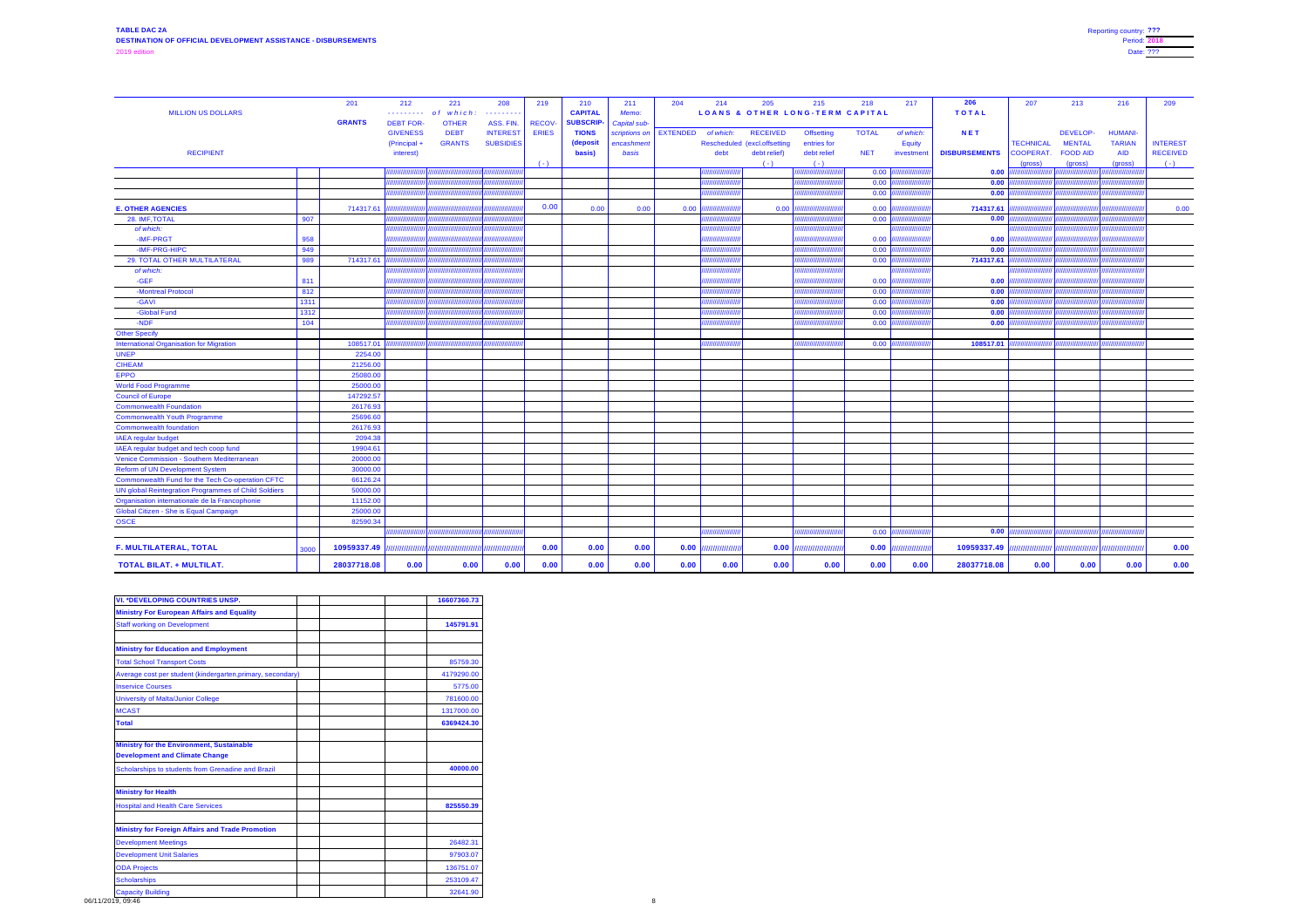| <b>MILLION US DOLLARS</b>                                    | 201           | 212                                 | 221<br>of which:            | 208<br>$\begin{array}{cccccccccccccc} \multicolumn{2}{c}{} & \multicolumn{2}{c}{} & \multicolumn{2}{c}{} & \multicolumn{2}{c}{} & \multicolumn{2}{c}{} & \multicolumn{2}{c}{} & \multicolumn{2}{c}{} & \multicolumn{2}{c}{} & \multicolumn{2}{c}{} & \multicolumn{2}{c}{} & \multicolumn{2}{c}{} & \multicolumn{2}{c}{} & \multicolumn{2}{c}{} & \multicolumn{2}{c}{} & \multicolumn{2}{c}{} & \multicolumn{2}{c}{} & \multicolumn{2}{c}{} & \multicolumn{2}{c}{} & \multicolumn{2}{c}{} & \$ | 219                    | 210<br><b>CAPITAL</b>            | 211<br>Memo:                             | 204 | 214       | 205<br>LOANS & OTHER LONG-TERM CAPITAL | 215                  | 218          | 217        | 206<br><b>TOTAL</b>  | 207                  | 213                        | 216                   | 209                              |
|--------------------------------------------------------------|---------------|-------------------------------------|-----------------------------|-----------------------------------------------------------------------------------------------------------------------------------------------------------------------------------------------------------------------------------------------------------------------------------------------------------------------------------------------------------------------------------------------------------------------------------------------------------------------------------------------|------------------------|----------------------------------|------------------------------------------|-----|-----------|----------------------------------------|----------------------|--------------|------------|----------------------|----------------------|----------------------------|-----------------------|----------------------------------|
|                                                              | <b>GRANTS</b> | <b>DEBT FOR-</b><br><b>GIVENESS</b> | <b>OTHER</b><br><b>DEBT</b> | ASS. FIN.<br><b>INTEREST</b>                                                                                                                                                                                                                                                                                                                                                                                                                                                                  | RECOV-<br><b>ERIES</b> | <b>SUBSCRIP-</b><br><b>TIONS</b> | Capital sub-<br>scriptions on   EXTENDED |     | of which: | <b>RECEIVED</b>                        | <b>Offsetting</b>    | <b>TOTAL</b> | of which:  | <b>NET</b>           |                      | DEVELOP-                   | <b>HUMANI-</b>        |                                  |
|                                                              |               | (Principal +                        | <b>GRANTS</b>               | <b>SUBSIDIES</b>                                                                                                                                                                                                                                                                                                                                                                                                                                                                              |                        | (deposit                         | encashment                               |     |           | Rescheduled (excl.offsetting           | entries for          |              | Equity     |                      | TECHNICAL            | <b>MENTAL</b>              | <b>TARIAN</b>         | <b>INTEREST</b>                  |
| <b>RECIPIENT</b>                                             |               | interest)                           |                             |                                                                                                                                                                                                                                                                                                                                                                                                                                                                                               | $(-)$                  | basis)                           | basis                                    |     | debt      | debt relief)<br>$(-)$                  | debt relief<br>$(-)$ | <b>NET</b>   | investment | <b>DISBURSEMENTS</b> | COOPERAT.<br>(gross) | <b>FOOD AID</b><br>(gross) | <b>AID</b><br>(gross) | <b>RECEIVED</b><br>$(\hbox{--})$ |
|                                                              |               |                                     | 671887.82                   |                                                                                                                                                                                                                                                                                                                                                                                                                                                                                               |                        |                                  |                                          |     |           |                                        |                      |              |            |                      |                      |                            |                       |                                  |
| <b>Ministry for Home Affairs and National Security</b>       |               |                                     |                             |                                                                                                                                                                                                                                                                                                                                                                                                                                                                                               |                        |                                  |                                          |     |           |                                        |                      |              |            |                      |                      |                            |                       |                                  |
| <b>Refugee Commission</b>                                    |               |                                     | 887227.33                   |                                                                                                                                                                                                                                                                                                                                                                                                                                                                                               |                        |                                  |                                          |     |           |                                        |                      |              |            |                      |                      |                            |                       |                                  |
| <b>Centres for Third Country Naitonals</b>                   |               |                                     | 3812507.00                  |                                                                                                                                                                                                                                                                                                                                                                                                                                                                                               |                        |                                  |                                          |     |           |                                        |                      |              |            |                      |                      |                            |                       |                                  |
| Agency for the Welfare of Asylum Seekers                     |               |                                     | 3148000.00                  |                                                                                                                                                                                                                                                                                                                                                                                                                                                                                               |                        |                                  |                                          |     |           |                                        |                      |              |            |                      |                      |                            |                       |                                  |
| <b>Emmigrants Commission</b>                                 |               |                                     | 362229.00                   |                                                                                                                                                                                                                                                                                                                                                                                                                                                                                               |                        |                                  |                                          |     |           |                                        |                      |              |            |                      |                      |                            |                       |                                  |
| Peace Lab<br><b>European Migration Network</b>               |               |                                     | 15000.00<br>3965.00         |                                                                                                                                                                                                                                                                                                                                                                                                                                                                                               |                        |                                  |                                          |     |           |                                        |                      |              |            |                      |                      |                            |                       |                                  |
| <b>International Centre for Migration Policy Development</b> |               |                                     | 10000.00                    |                                                                                                                                                                                                                                                                                                                                                                                                                                                                                               |                        |                                  |                                          |     |           |                                        |                      |              |            |                      |                      |                            |                       |                                  |
| <b>Interpretation Services</b>                               |               |                                     | 185790.98                   |                                                                                                                                                                                                                                                                                                                                                                                                                                                                                               |                        |                                  |                                          |     |           |                                        |                      |              |            |                      |                      |                            |                       |                                  |
| <b>Legal Aid</b>                                             |               |                                     | 4987.00                     |                                                                                                                                                                                                                                                                                                                                                                                                                                                                                               |                        |                                  |                                          |     |           |                                        |                      |              |            |                      |                      |                            |                       |                                  |
| total                                                        |               |                                     | 8429706.31                  |                                                                                                                                                                                                                                                                                                                                                                                                                                                                                               |                        |                                  |                                          |     |           |                                        |                      |              |            |                      |                      |                            |                       |                                  |
|                                                              |               |                                     |                             |                                                                                                                                                                                                                                                                                                                                                                                                                                                                                               |                        |                                  |                                          |     |           |                                        |                      |              |            |                      |                      |                            |                       |                                  |
|                                                              |               |                                     |                             |                                                                                                                                                                                                                                                                                                                                                                                                                                                                                               |                        |                                  |                                          |     |           |                                        |                      |              |            |                      |                      |                            |                       |                                  |
|                                                              |               |                                     |                             |                                                                                                                                                                                                                                                                                                                                                                                                                                                                                               |                        |                                  |                                          |     |           |                                        |                      |              |            |                      |                      |                            |                       |                                  |
|                                                              |               |                                     |                             |                                                                                                                                                                                                                                                                                                                                                                                                                                                                                               |                        |                                  |                                          |     |           |                                        |                      |              |            |                      |                      |                            |                       |                                  |
|                                                              |               |                                     |                             |                                                                                                                                                                                                                                                                                                                                                                                                                                                                                               |                        |                                  |                                          |     |           |                                        |                      |              |            |                      |                      |                            |                       |                                  |
|                                                              |               |                                     |                             |                                                                                                                                                                                                                                                                                                                                                                                                                                                                                               |                        |                                  |                                          |     |           |                                        |                      |              |            |                      |                      |                            |                       |                                  |
|                                                              |               |                                     |                             |                                                                                                                                                                                                                                                                                                                                                                                                                                                                                               |                        |                                  |                                          |     |           |                                        |                      |              |            |                      |                      |                            |                       |                                  |
|                                                              |               |                                     |                             |                                                                                                                                                                                                                                                                                                                                                                                                                                                                                               |                        |                                  |                                          |     |           |                                        |                      |              |            |                      |                      |                            |                       |                                  |
|                                                              |               |                                     |                             |                                                                                                                                                                                                                                                                                                                                                                                                                                                                                               |                        |                                  |                                          |     |           |                                        |                      |              |            |                      |                      |                            |                       |                                  |
|                                                              |               |                                     |                             |                                                                                                                                                                                                                                                                                                                                                                                                                                                                                               |                        |                                  |                                          |     |           |                                        |                      |              |            |                      |                      |                            |                       |                                  |
|                                                              |               |                                     |                             |                                                                                                                                                                                                                                                                                                                                                                                                                                                                                               |                        |                                  |                                          |     |           |                                        |                      |              |            |                      |                      |                            |                       |                                  |
|                                                              |               |                                     |                             |                                                                                                                                                                                                                                                                                                                                                                                                                                                                                               |                        |                                  |                                          |     |           |                                        |                      |              |            |                      |                      |                            |                       |                                  |
|                                                              |               |                                     |                             |                                                                                                                                                                                                                                                                                                                                                                                                                                                                                               |                        |                                  |                                          |     |           |                                        |                      |              |            |                      |                      |                            |                       |                                  |
|                                                              |               |                                     |                             |                                                                                                                                                                                                                                                                                                                                                                                                                                                                                               |                        |                                  |                                          |     |           |                                        |                      |              |            |                      |                      |                            |                       |                                  |
|                                                              |               |                                     |                             |                                                                                                                                                                                                                                                                                                                                                                                                                                                                                               |                        |                                  |                                          |     |           |                                        |                      |              |            |                      |                      |                            |                       |                                  |
|                                                              |               |                                     |                             |                                                                                                                                                                                                                                                                                                                                                                                                                                                                                               |                        |                                  |                                          |     |           |                                        |                      |              |            |                      |                      |                            |                       |                                  |
|                                                              |               |                                     |                             |                                                                                                                                                                                                                                                                                                                                                                                                                                                                                               |                        |                                  |                                          |     |           |                                        |                      |              |            |                      |                      |                            |                       |                                  |
|                                                              |               |                                     |                             |                                                                                                                                                                                                                                                                                                                                                                                                                                                                                               |                        |                                  |                                          |     |           |                                        |                      |              |            |                      |                      |                            |                       |                                  |
|                                                              |               |                                     |                             |                                                                                                                                                                                                                                                                                                                                                                                                                                                                                               |                        |                                  |                                          |     |           |                                        |                      |              |            |                      |                      |                            |                       |                                  |
|                                                              |               |                                     |                             |                                                                                                                                                                                                                                                                                                                                                                                                                                                                                               |                        |                                  |                                          |     |           |                                        |                      |              |            |                      |                      |                            |                       |                                  |
|                                                              |               |                                     |                             |                                                                                                                                                                                                                                                                                                                                                                                                                                                                                               |                        |                                  |                                          |     |           |                                        |                      |              |            |                      |                      |                            |                       |                                  |
|                                                              |               |                                     |                             |                                                                                                                                                                                                                                                                                                                                                                                                                                                                                               |                        |                                  |                                          |     |           |                                        |                      |              |            |                      |                      |                            |                       |                                  |
|                                                              |               |                                     |                             |                                                                                                                                                                                                                                                                                                                                                                                                                                                                                               |                        |                                  |                                          |     |           |                                        |                      |              |            |                      |                      |                            |                       |                                  |
|                                                              |               |                                     |                             |                                                                                                                                                                                                                                                                                                                                                                                                                                                                                               |                        |                                  |                                          |     |           |                                        |                      |              |            |                      |                      |                            |                       |                                  |
|                                                              |               |                                     |                             |                                                                                                                                                                                                                                                                                                                                                                                                                                                                                               |                        |                                  |                                          |     |           |                                        |                      |              |            |                      |                      |                            |                       |                                  |
|                                                              |               |                                     |                             |                                                                                                                                                                                                                                                                                                                                                                                                                                                                                               |                        |                                  |                                          |     |           |                                        |                      |              |            |                      |                      |                            |                       |                                  |
|                                                              |               |                                     |                             |                                                                                                                                                                                                                                                                                                                                                                                                                                                                                               |                        |                                  |                                          |     |           |                                        |                      |              |            |                      |                      |                            |                       |                                  |
|                                                              |               |                                     |                             |                                                                                                                                                                                                                                                                                                                                                                                                                                                                                               |                        |                                  |                                          |     |           |                                        |                      |              |            |                      |                      |                            |                       |                                  |
|                                                              |               |                                     |                             |                                                                                                                                                                                                                                                                                                                                                                                                                                                                                               |                        |                                  |                                          |     |           |                                        |                      |              |            |                      |                      |                            |                       |                                  |
|                                                              |               |                                     |                             |                                                                                                                                                                                                                                                                                                                                                                                                                                                                                               |                        |                                  |                                          |     |           |                                        |                      |              |            |                      |                      |                            |                       |                                  |
|                                                              |               |                                     |                             |                                                                                                                                                                                                                                                                                                                                                                                                                                                                                               |                        |                                  |                                          |     |           |                                        |                      |              |            |                      |                      |                            |                       |                                  |
|                                                              |               |                                     |                             |                                                                                                                                                                                                                                                                                                                                                                                                                                                                                               |                        |                                  |                                          |     |           |                                        |                      |              |            |                      |                      |                            |                       |                                  |
|                                                              |               |                                     |                             |                                                                                                                                                                                                                                                                                                                                                                                                                                                                                               |                        |                                  |                                          |     |           |                                        |                      |              |            |                      |                      |                            |                       |                                  |
|                                                              |               |                                     |                             |                                                                                                                                                                                                                                                                                                                                                                                                                                                                                               |                        |                                  |                                          |     |           |                                        |                      |              |            |                      |                      |                            |                       |                                  |
|                                                              |               |                                     |                             |                                                                                                                                                                                                                                                                                                                                                                                                                                                                                               |                        |                                  |                                          |     |           |                                        |                      |              |            |                      |                      |                            |                       |                                  |
|                                                              |               |                                     |                             |                                                                                                                                                                                                                                                                                                                                                                                                                                                                                               |                        |                                  |                                          |     |           |                                        |                      |              |            |                      |                      |                            |                       |                                  |
|                                                              |               |                                     |                             |                                                                                                                                                                                                                                                                                                                                                                                                                                                                                               |                        |                                  |                                          |     |           |                                        |                      |              |            |                      |                      |                            |                       |                                  |
|                                                              |               |                                     |                             |                                                                                                                                                                                                                                                                                                                                                                                                                                                                                               |                        |                                  |                                          |     |           |                                        |                      |              |            |                      |                      |                            |                       |                                  |

| Reporting country: ??? |  |
|------------------------|--|
| <b>Period: 2018</b>    |  |
| Date: ???              |  |